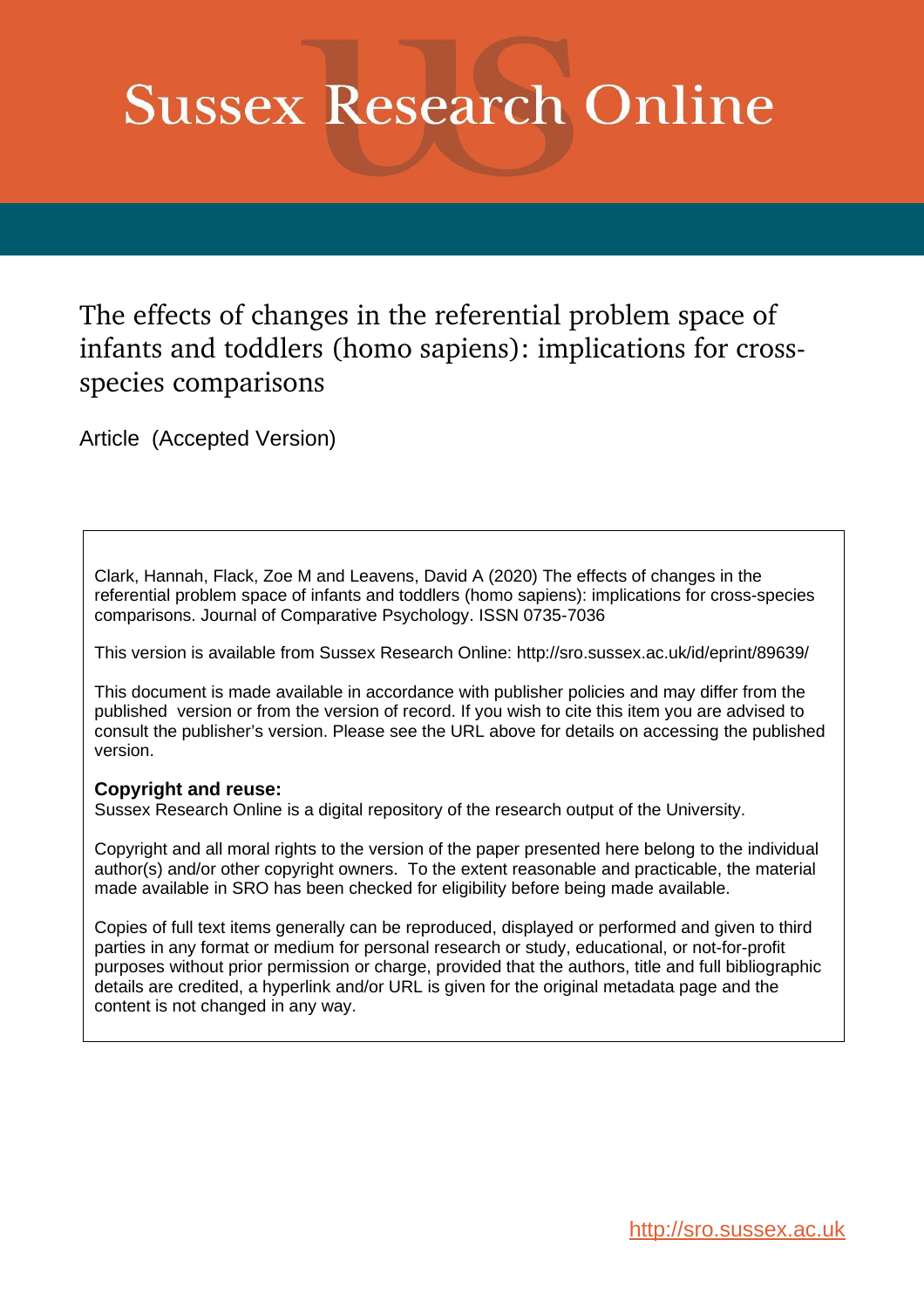| $\mathbf 1$    | Running head: HUMAN REFERENTIAL PROBLEM SPACE                                                         |
|----------------|-------------------------------------------------------------------------------------------------------|
| $\overline{2}$ |                                                                                                       |
| 3              |                                                                                                       |
| 4              | The Effects of Changes in the Referential Problem Space of Infants and Toddlers (Homo                 |
| 5              | sapiens): Implications for cross-species comparisons                                                  |
| 6              |                                                                                                       |
| $\overline{7}$ |                                                                                                       |
| 8              |                                                                                                       |
| 9              | Hannah Clark <sup>1</sup> , Zoe M. Flack <sup>2</sup> and David A. Leavens <sup>1,*</sup>             |
| 10             |                                                                                                       |
| 11             | <sup>1</sup> School of Psychology, University of Sussex, Falmer, East Sussex, BN1 9QH                 |
| 12             | <sup>2</sup> School of Applied Social Science, University of Brighton, Brighton, East Sussex, BN1 9PH |
| 13             | *Corresponding author: David A. Leavens, School of Psychology, University of Sussex,                  |
| 14             | Falmer, East Sussex, BN1 9QH; davidl@sussex.ac.uk                                                     |
| 15             |                                                                                                       |
| 16             |                                                                                                       |
| 17             |                                                                                                       |
| 18             | Note: Accepted version of paper to appear in the Journal of Comparative Psychology                    |
| 19             |                                                                                                       |
| 20             |                                                                                                       |
| 21             |                                                                                                       |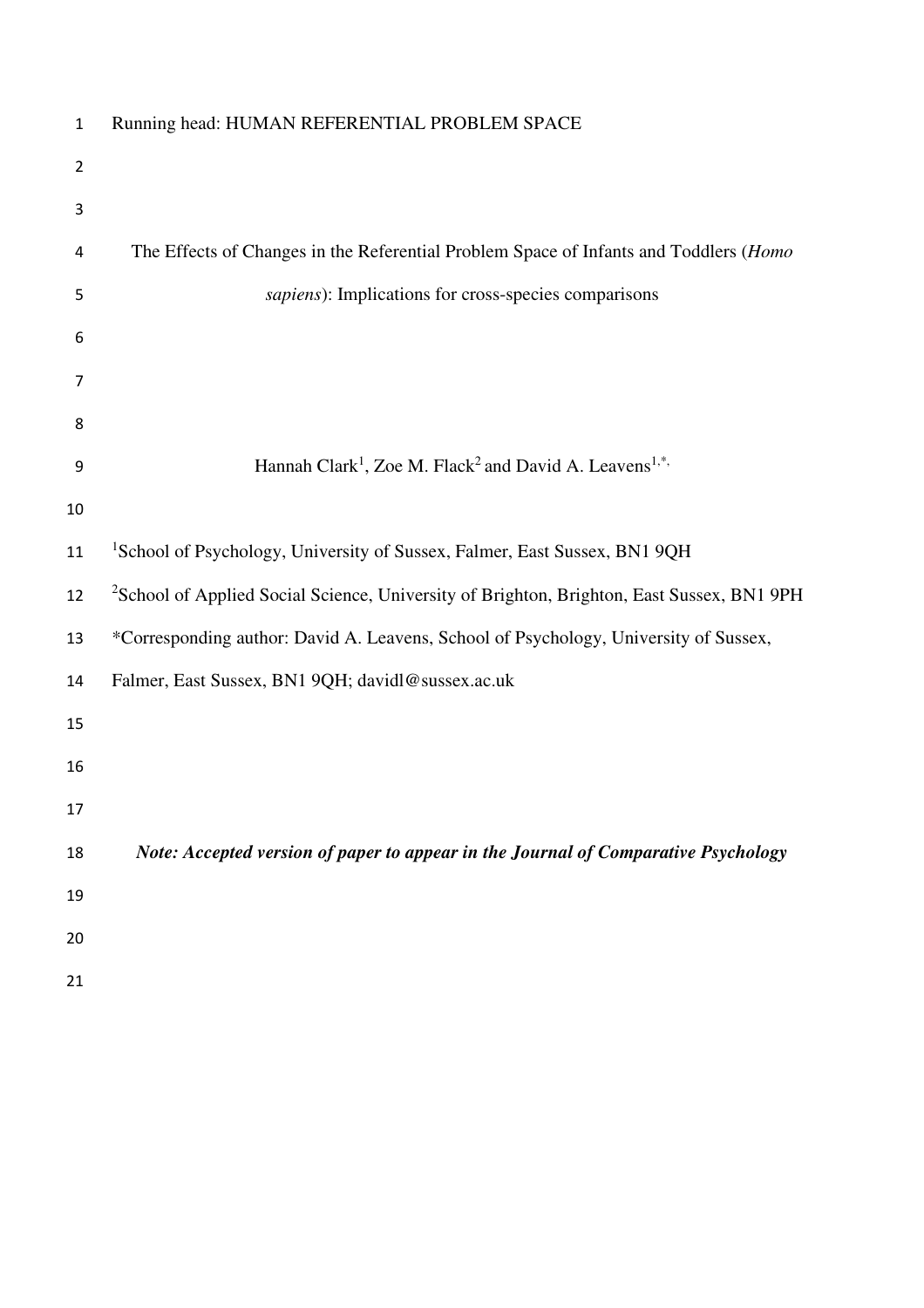| ۰.       |  |
|----------|--|
| ٠<br>. . |  |
|          |  |

#### **Abstract**

Recent reviews have highlighted the tendency in the comparative literature to make claims about species' relative evolutionarily adaptive histories based on studies comparing different species tested with procedurally and methodologically different protocols. One 27 particularly contentious area is the use of the Object Choice Task (OCT), used to measure an individual's ability to use referential cues, which is a core attribute of joint attention. We tested human children with versions of the OCT that have been previously used with dogs and nonhuman primates to see if manipulating the set-up would lead to behavioral changes. In Study 1, we compared the responses of 18-month-olds and 36-month-olds when tested with and without a barrier. The presence of a barrier between the child and the reward did not suppress performance but did elicit more communicative behavior. Moreover, the barrier had a greater facilitating effect on the younger children, who displayed more communicative behavior in comparison with older children, who more frequently reached through the barrier in acts of direct prehension. In Study 2, we compared the behavior of 36-month-olds when the reward was within reaching distance (proximal) and when it was out of reach (distal). The children used index-finger points significantly more in the distal condition and grabbed more in the proximal condition, showing that they were making spatial judgements about the accessibility of the reward rather than just grabbing *per se*. We discuss the implications of these within-species differences in behavioral responses for cross-species comparisons. 

Key words: Object choice task; Use of experimenter-given cues; Referential problem space; Experimental methods; Social cognition.

- 
-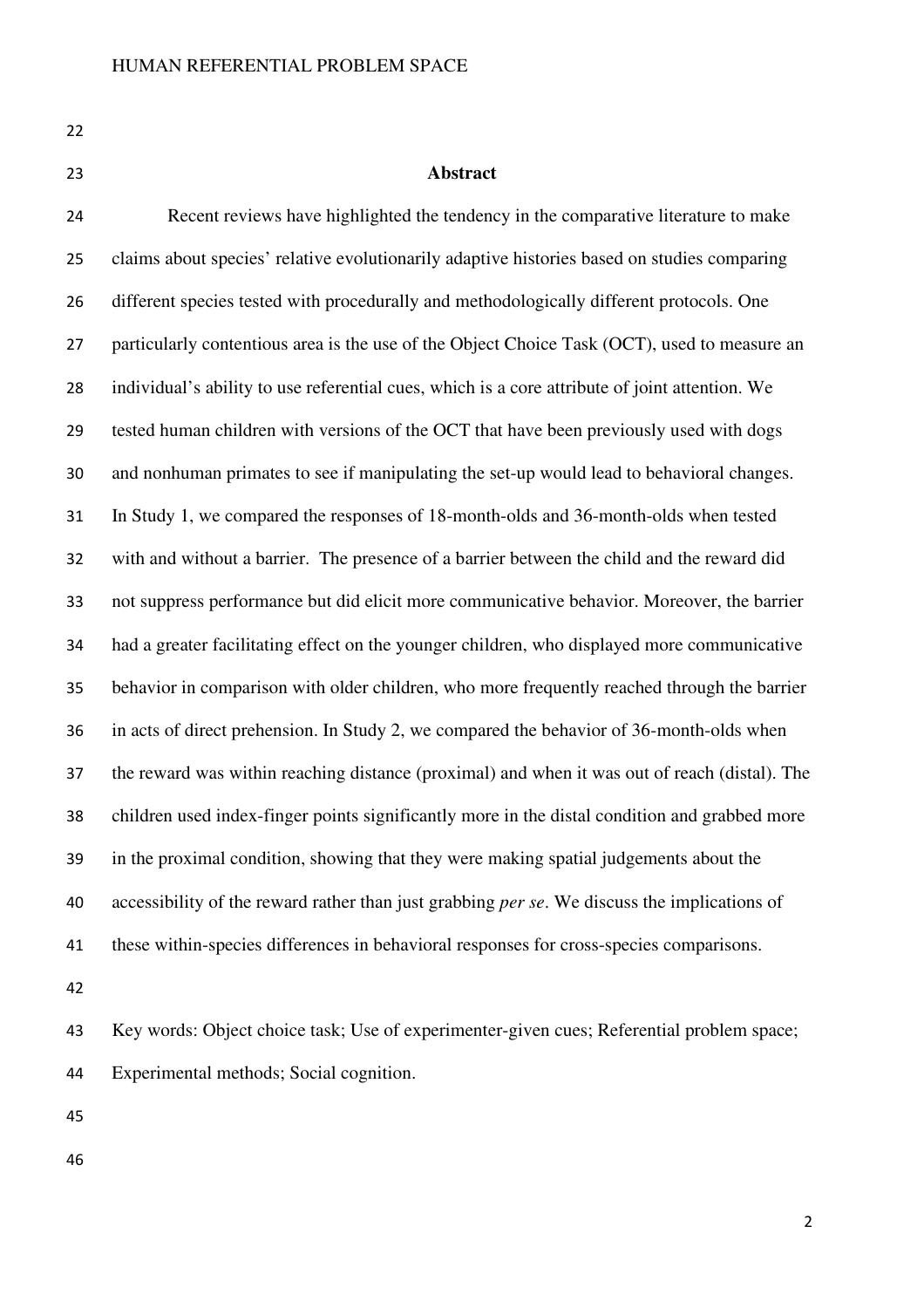Leavens, Bard and Hopkins (2019) discussed the tendency in comparative psychology literature to attribute differences in performance by apes and humans on socio-cognitive tasks to discontinuity in the hominid lineage that has endowed humans with species-unique cognitive skills in understanding others. Such theories, they argue, are not well justified by the empirical evidence that claims to support them due to a number of procedural and methodological confounds which arise from failing to match key selection, life history, and procedural variables across groups. In recent decades, there has been a proliferation of such rich interpretations of human responses to assays of social understanding, with many published claims for uniquely human, hypothetical psychological processes, typically with no consideration of plausible alternative explanations grounded in such confounded factors as level of pre-experimental preparation, life history stages, participant selection protocols, etc. (see also Leavens 2012a; Leavens, 2018). One contentious area in this regard relates to studies of joint attentional skills, in particular, the comprehension of declarative gestural cues (gestures whose motive is to inform or share information), the extent to which other species possess such skills, and their role in the emergence of verbal communication in humans (e.g. Corballis (1999). In attempts to measure such skills, the Object Choice Task (OCT) is frequently employed.

The OCT is used to assess an individual's ability to comprehend human gestural cues and involves an experimenter presenting a deictic cue to indicate to the subject in which of two or three containers a reward has previously been hidden (Anderson, Sallaberry & Barbier, 1995). Results of OCT studies have been used as the bases for theories pertaining to the evolutionary roots of social cognition in a number of species, especially humans (*Homo sapiens*; e.g, Povinelli, Bierschwale, & Čech, 1999; Tomasello, Call, & Gluckman, 1997), nonhuman primates (Primates; e.g., Anderson et al., 1995; Povinelli et al., 1999; Tomasello et al., 1997), and domestic dogs (*Canis familiaris*; e.g., Udell, Giglio, & Wynne, 2008). For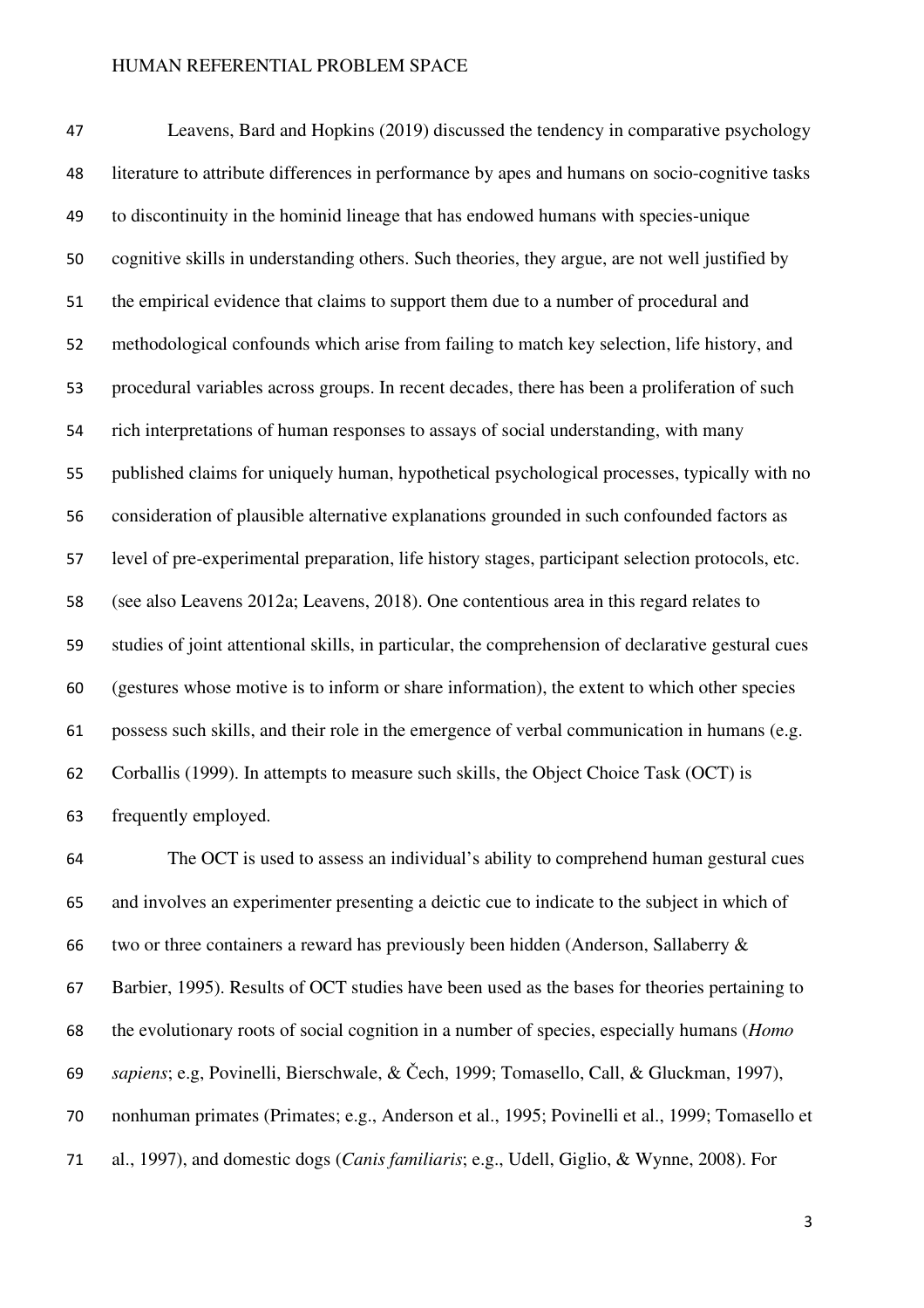example, Hare and Tomasello (2005), on the basis of domestic dogs' consistently adept performance, argued for a theory of convergent evolution between dogs and humans, in which the former have developed specialized socio-cognitive skills to comprehend human gestural cues as a result of centuries of artificial selection during domestication. The Cultural Intelligence hypothesis (Herrmann et al., 2007; van Schaik & Burkart, 2011), based, in part, on nonhuman primates' generally poor performance on the OCT, states that humans have developed species-specific socio-cognitive skills in order to facilitate cultural group living, and, as such, the comprehension of human gestural cues is a human-unique ability within the primates. Bräuer, Kaminski, Riedel, Call and Tomasello (2006) proposed that differences in the performance levels between dogs and nonhuman primates are due to species-specific specialisations where dogs have been selected for specialized social abilities, which thus enable them to follow human gestural cues, whereas apes' foraging behavior has led to increased physical abilities, which explains their ability to use physical but not social cues on the OCT. Leavens, Hopkins, and Bard (2005) posited a Referential Problem Space to account for the very sparse observations of pointing in wild chimpanzees, compared to captive apes, who very frequently point; they suggested that pointing emerges in circumstances in which pointers are forced to rely on the manipulation of others to obtain objects of interest, a situation that characterises both human infants, who are often restrained, and captive apes, whose prehension is often blocked by cage mesh.

Recent meta-analyses (e.g., Clark, Elsherif & Leavens, 2019; Krause, Udell, Leavens, & Skopos, 2018; Lyn, 2010; Mulcahy & Hedge, 2012), however, have identified procedural and methodological differences in the testing protocols used with different taxonomic groups on the OCT that may provide more comprehensive explanations of the performance differences found than theories that attribute them to phylogenetic causes. First, human infants' abilities to comprehend pointing gestures develop over the first year of life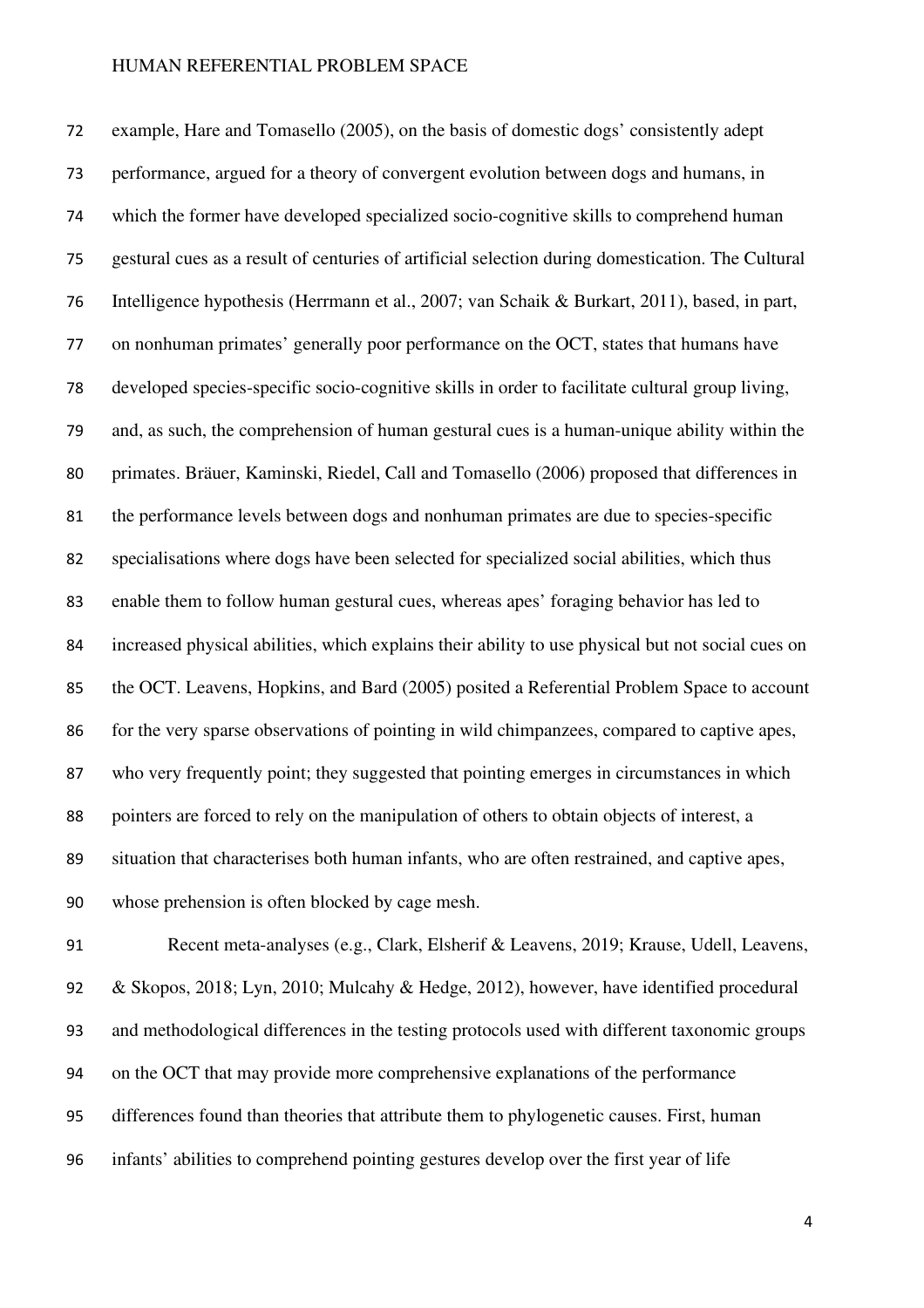(Butterworth, 2001; Butterworth & Morrisette, 1996) in an environment rich in human interactions. It is this developmental process that Bard and Leavens (2014) argued is essential to consider when making cross-species comparisons in socio-cognitive tasks, and they highlight the contemporary prevalence of basing phylogenetic theories on the performance of subjects unmatched for developmental experience. Indeed, Lyn (2010) argued that pre-experimental exposure to humans can differentially affect an individual's performance on the OCT, and evidence is accumulating to support this argument. Lyn, Russell and Hopkins (2010) found enculturated nonhuman primates to be successful at following human gestural cues and a growing body of work shows that domestic dogs with less exposure to humans perform significantly worse than their pet dog counterparts (e.g., D'Aniello et al., 2017; Duranton & Gaunet, 2016; Lazarowski & Dorman, 2015; Udell, Dorey & Wynne, 2008), whereas other canids raised in environments rich in human interactions perform well on the task (Barrera & Bentosela, 2016; Udell, Dorey, Spencer & Wynne, 2012; Udell et al., 2008). Leavens et al. (2019) argued that a further inconsistency in the testing protocols adopted with different species is that of the presence of a barrier between the subject and the baited container in the testing environment. Due to safety issues surrounding the testing of nonhuman primates, species from this taxonomic group are tested from outside their cages, 114 therefore imposing a barrier between the subject and the experimenter and test apparatus. Working with individuals from other taxonomic groups, domestic dogs or human infants, for example, does not necessitate the use of such safety precautions, and, as such, there is an absence of this barrier in the testing environment with these species; this constitutes a confound between experimental protocol and species classification in a significant number of contemporary studies. In a review of 71 published nonhuman primate and dog OCT studies, Clark et al. (2019) found that 99% of nonhuman primates were tested with a barrier present in 121 the testing environment, compared with less than 1% of dogs. They therefore argued that this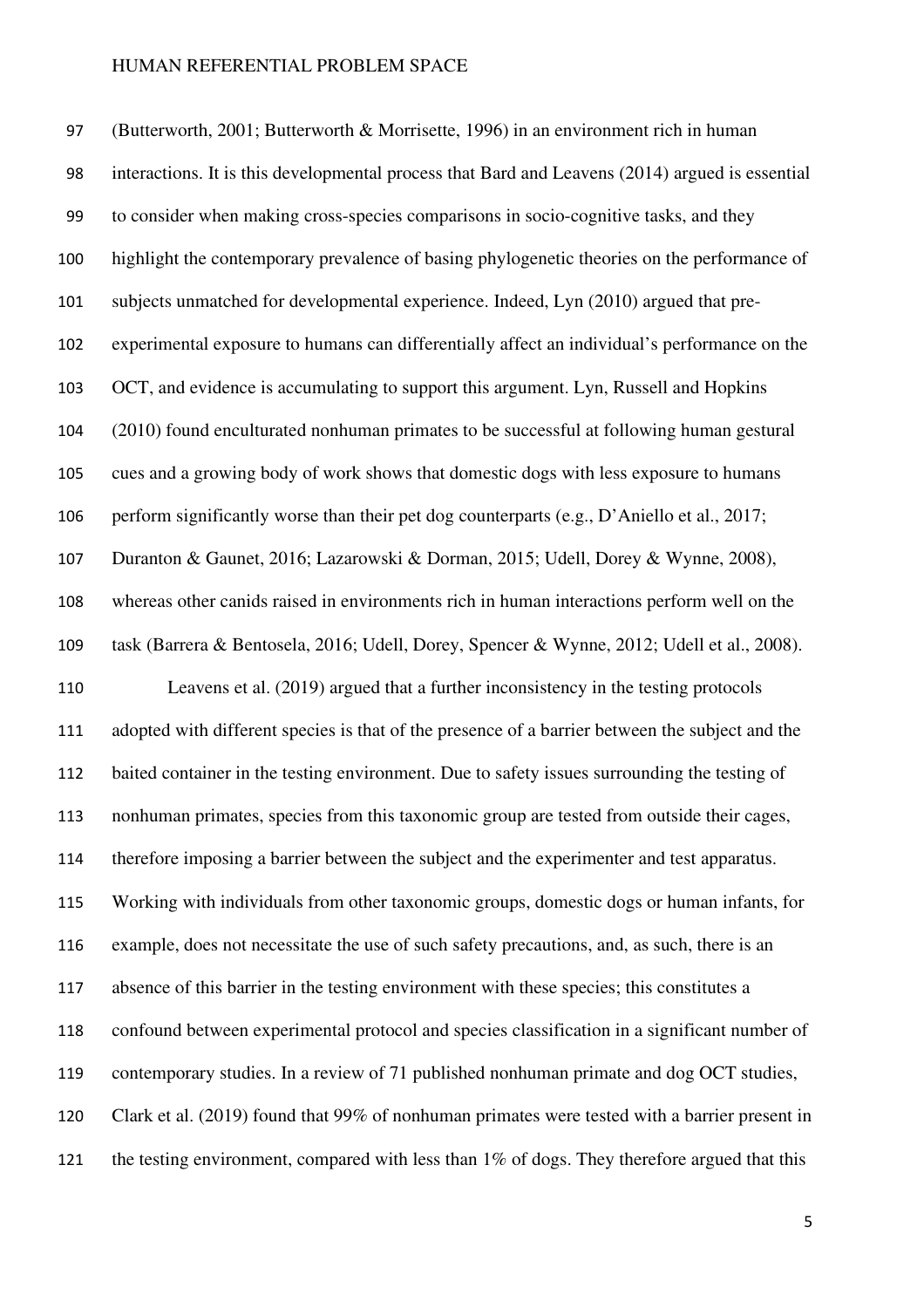inconsistency in the test set-ups used across different species represents an experimental confound that may affect individuals' performances. This renders conclusions that group differences are attributable to differences in evolutionary histories implausible. In the one study to date which measured domestic dogs' abilities to follow a pointing cue with a barrier present, Kirchhofer et al. (2012) found that those tested with a barrier had significantly lower success rates than those tested without. Similarly, Udell et al. (2008) found that domestic dogs tested with a partial visual barrier performed significantly worse than those tested without when required to follow a tapping cue on an OCT. Using a parental survey approach, Kishimoto (2013) found that parents who more frequently reported moving small or age-inappropriate objects, such as beads or personal computers, to locations that were out of reach of their children also reported higher frequencies of imperative pointing by their children, suggesting that the Referential Problem Space posited by Leavens et al. (2005) facilitated pointing in his sample. That is, Kishimoto (2013) argued that parents created a Referential Problem Space which facilitated the use of imperative points by placing such items out of reach of the children. Taken together, these findings demonstrate the reduced validity of interpreting group differences as phylogenetic traces without regard to the systematically confounded differences in experimental set-ups being used with different taxonomic groups (Leavens et al., 2019). We are not aware of any study with human children on the OCT to date in which a barrier has been present in the testing environment, although human children, at least in Western populations, are well-habituated to conditions of restraint in car seats, feeding chairs, playpens, cots, and so on (Leavens et al., 2005).

In order to investigate the possible confounding effects of this systematic difference in experimental protocols administered to representatives of different species, we tested children with and without a barrier on an OCT. Children from 14 months of age have been shown to reliably follow pointing cues on the OCT (Behne, Lizkowski, Carpenter & Tomasello, 2012)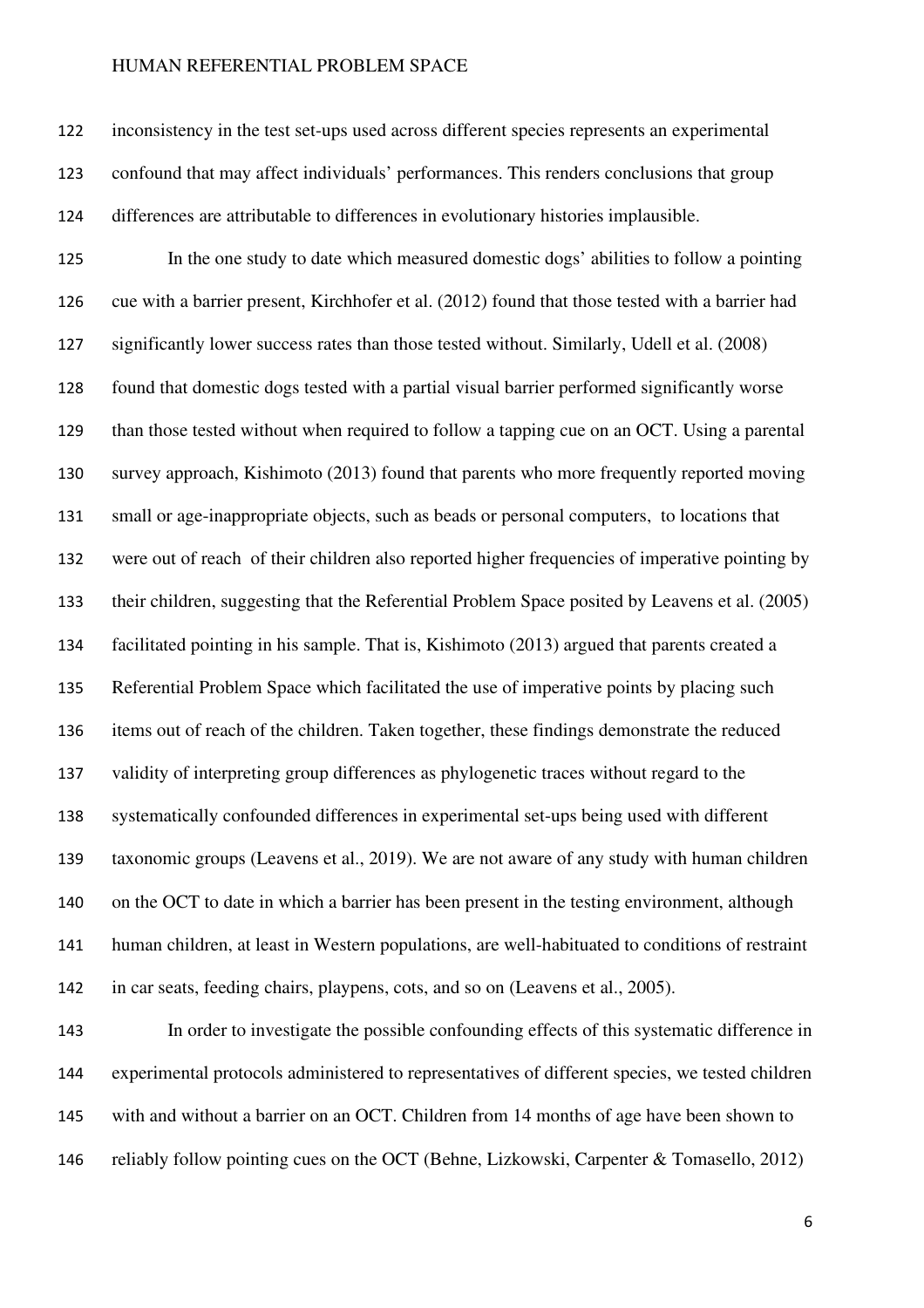| 147 | and so we tested children aged 18 months and 36 months in order to ensure that any              |
|-----|-------------------------------------------------------------------------------------------------|
| 148 | differences in performance or behavioral responses between the two conditions were as a         |
| 149 | result of our experimental manipulation, rather than the lack of emergence of these skills.     |
| 150 |                                                                                                 |
| 151 | <b>Study 1: Barrier vs. No Barrier</b>                                                          |
| 152 | In Study 1, we looked at the effects of the imposition of a barrier, testing human              |
| 153 | children aged 18 months and 36 months on a within-subjects design, in which participants        |
| 154 | completed an OCT with and without a barrier present. To recreate as closely as possible the     |
| 155 | conditions in which nonhuman primates are tested, that is, from within a test cage, in the      |
| 156 | barrier condition children were tested from within a child's playpen, thus imposing a physical  |
| 157 | barrier between the participant (inside the enclosure) and the experimenter and testing         |
| 158 | apparatus (outside the enclosure).                                                              |
| 159 |                                                                                                 |
| 160 | <b>Method</b>                                                                                   |
| 161 | Participants                                                                                    |
| 162 | The study was approved by the Science and Technology Cross-Schools Research                     |
| 163 | Ethics Committee (C-REC) at the University of Sussex. Participants were nineteen 18-month-      |
| 164 | olds ( $M = 18$ mos 18 days, range = 18 mos 3 days - 18 mos 27 days) and twenty 36-month-       |
| 165 | olds ( $M = 36$ mos 8 days, range = 33 mos 10days-39 mos 0 days), comprised of 22 males         |
| 166 | and 17 females (18-month-olds: 11 males, 8 females; 36-month-olds: 11 males, 9 females).        |
| 167 | Participants were recruited from a participant database where parents had registered their      |
| 168 | interest in participating in developmental studies with their children, and from advertisements |
| 169 | on social media sites. Parents gave informed consent for their children to participate. Data    |
| 170 | were collected between April and November 2016.                                                 |
| 171 | Procedure                                                                                       |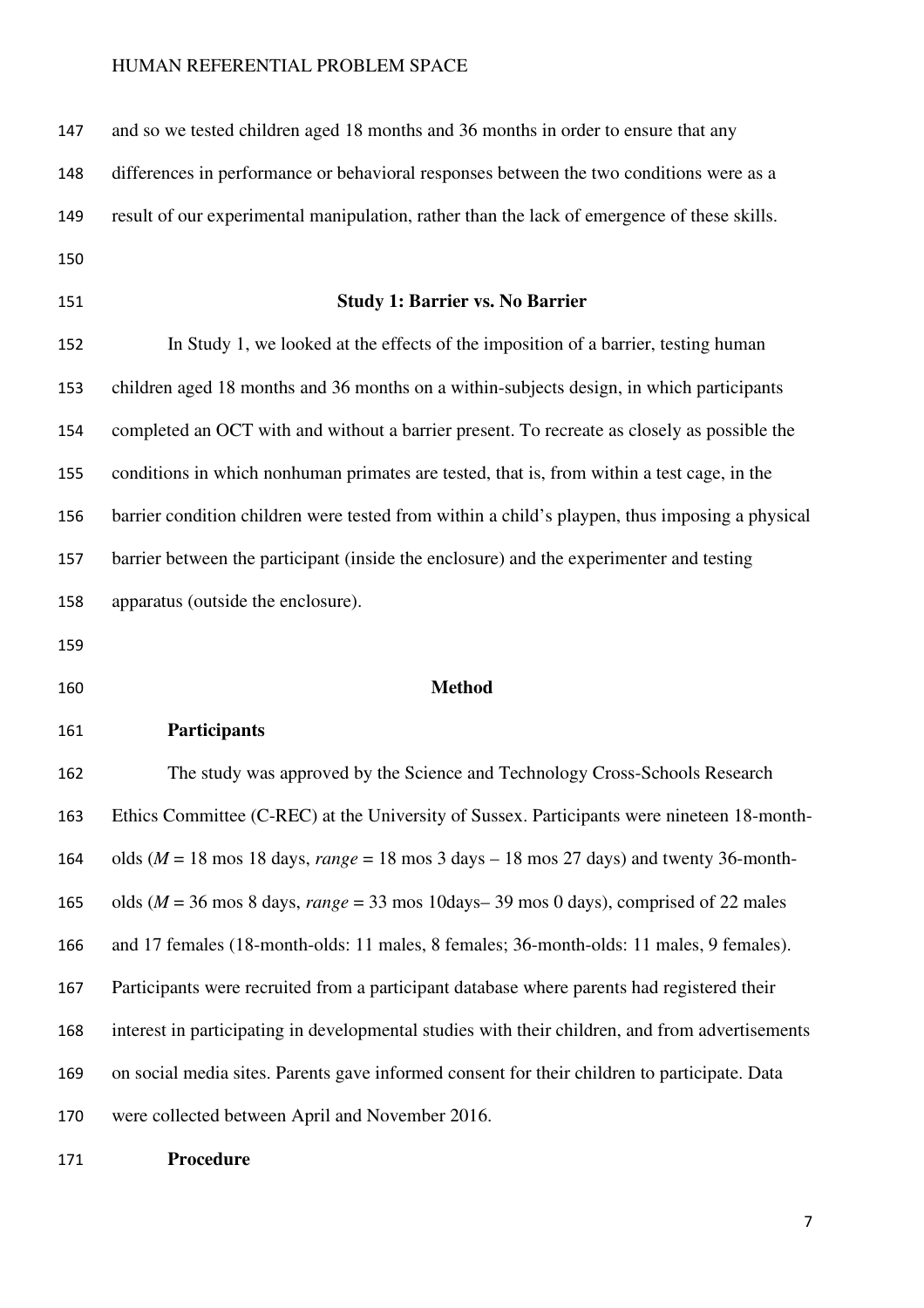On arrival at the testing suite, participants and their parents were given time to become familiar with the surroundings, with participants playing freely in the playroom and interacting with the experimenter. When parents judged their child to be settled and comfortable, the experimenter, participant, and parent moved to the testing room, where the experimenter demonstrated a "ball run" toy to the child, and then encouraged the child to play with the toy. The test room was set up as shown in Figure 1. The experimenter then informed the child that they were going to play a fun hiding game with the balls, and that if the child found the balls they could put them in the ball run. The experimenter then asked the child to sit on the playmat with their parent and explained that she would hide the ball under one of two cups, and then give the participant a "clue" to see if they could find it. In the *barrier* condition, a child's playpen was set up, such that the playmat was inside the pen, and the ball run was outside, but accessible to the child. In the *no barrier* condition, the playmat and ball run were in the same positions, but the playpen was not in place. The experimenter hid the ball under one of two cups, behind a cardboard occluder, then made eye contact with the participant, asking "are you ready for your clue?" The experimenter then presented an ipsilateral, dynamic, index-finger pointing cue, whilst alternating her gaze between the container and the experimenter. A dynamic point, according to Miklósi and Soproni's (2006) definition of the different point types used on the OCT, is one in which the pointing gesture is carried out in front of the participant and remains in place until the participant makes a choice. The distance between the experimenter's fingertip and the container was approximately 5cm. The experimenter maintained this position until the participant made a choice. If the participant was unresponsive, the experimenter encouraged the participant to make a choice by giving verbal encouragement such as "can you find that ball?" If the participant failed to respond after approximately 2 minutes, or was fussy (for example, trying to get out of the playpen), then the trial was terminated, and the experimenter attempted to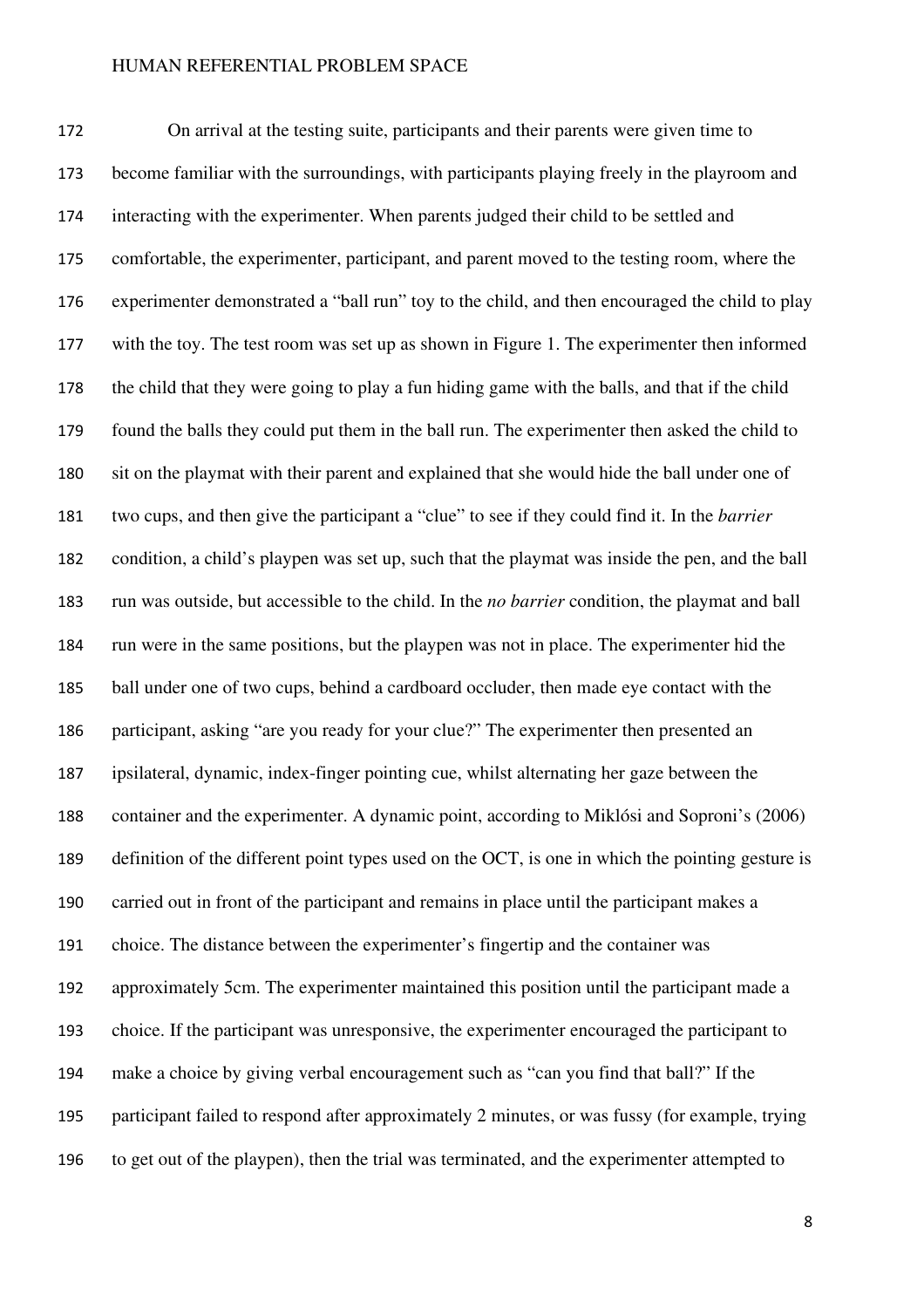increase motivation by again demonstrating the ball in the ball run. If the participant made a correct choice, they were given the ball and encouraged to put it in the ball run. If the participant made an incorrect choice, the experimenter lifted the incorrect cup and said, for example, "oh no! It's not in that one! Let's see if it was in the other one!" and then lifted the correct cup, showed the child the ball, and said "Never mind! Let's hide it again!" Participants received 8 trials in the *barrier* condition and 8 trials in the *no barrier* condition. Order of administration was counterbalanced across participants, and in between conditions, participants left the test room with their parent and were engaged in another task, such as looking at wall stickers of animals. The baited container was on the right or left an equal number of times in each condition, and the order was counterbalanced, such that the reward was never on the same side for more than two consecutive trials.

#### **Materials**

The playpen used in the barrier condition was a Dream Baby Royal Converta 3-in-1 Playpen Gate, measuring 380 x 4 x 74cm (Rosyth Business Centre, 16 Cromarty Campus, Rosyth, Fife, KY11 2WX). Children and their parents sat on a playmat made up of 16 interlocking JSG Accessories Outdoor/ Indoor Protective Flooring Mats (JSG Accessories, Unit 6 Hughes Business Centre, Wilverley Road, BH23 3RU). The containers used to hide the reward were two white opaque plastic cups measuring 7.8 x 10cm. A John Lewis Junior 215 Ball Run was used as the stimulus, measuring 52 x 56 x 47.5cm (John Lewis Partnership, 71 Victoria Street, London, SW1E 5NN). The occluder was a piece of brown cardboard measuring 65 x 80cm. All testing sessions were recorded on two Sony Handycam HDR-PJ410 video-cameras (Sony, 1-7-1 Konan Minato-ku, Tokyo, 108-0075 Japan).

# **Data Scoring**

Test sessions were video-recorded and coded at a later date. For each trial, data were 221 coded for whether or not the choice made was correct, latency of response (from maximum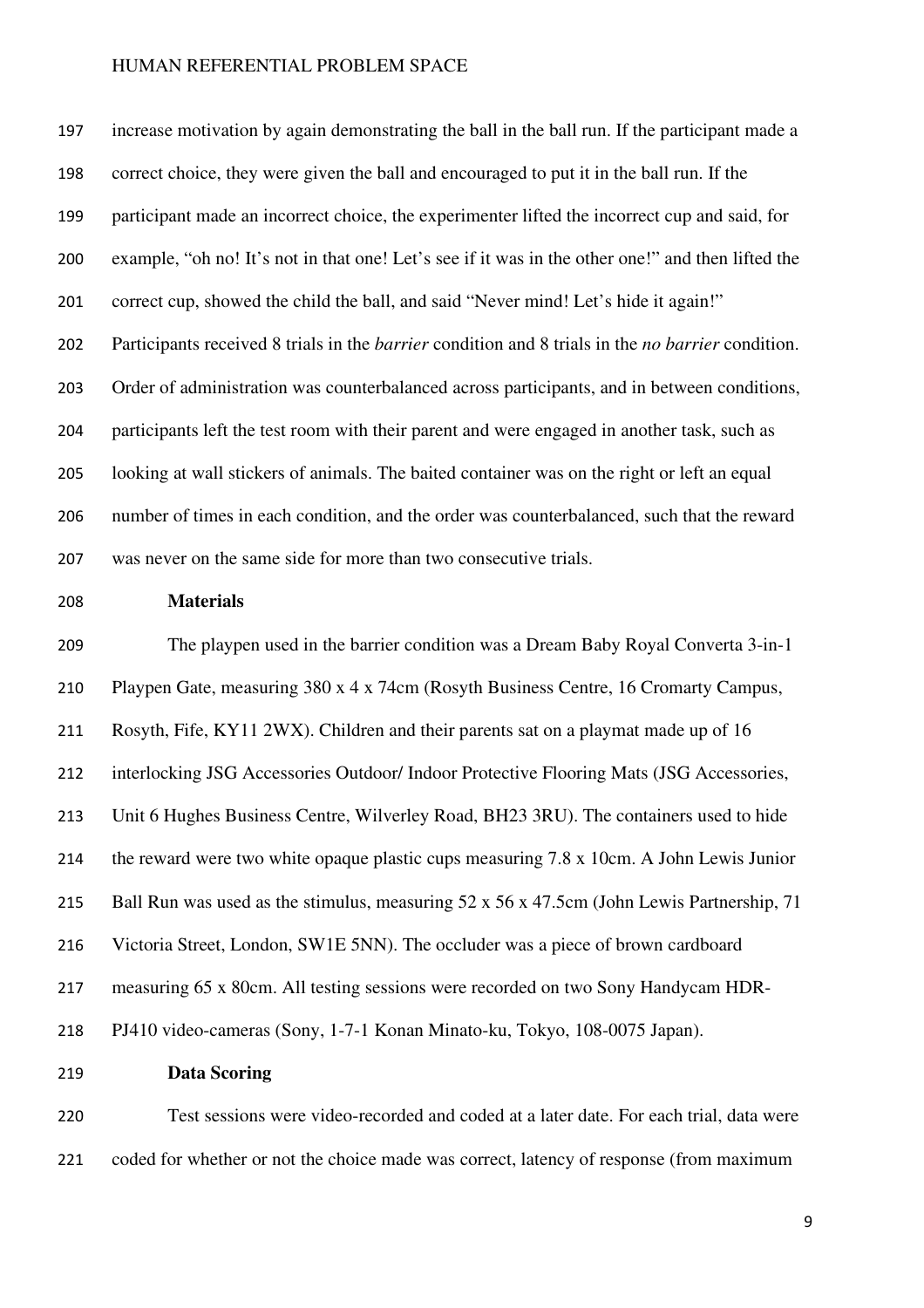| 222 | extension of the index-finger by the experimenter to the participant choosing a cup), type of              |
|-----|------------------------------------------------------------------------------------------------------------|
| 223 | response, the direction of the participant's gaze whilst giving the response, and whether the              |
| 224 | response was accompanied by a vocalisation. Response types were categorized according to                   |
| 225 | the following scheme:                                                                                      |
| 226 | <i>Index-finger point:</i> The arm and index-finger are extended towards the referent, with                |
| 227 | the other fingers curled under the hand (Masataka, 2003).                                                  |
| 228 | Whole-hand point: An indicative gesture categorized by outstretched arm and                                |
| 229 | extended fingers, which is not a direct attempt to obtain the container (Leavens & Hopkins,                |
| 230 | 1999).                                                                                                     |
| 231 | Indicative gesture other than index-finger/ whole-hand point: Where a participant                          |
| 232 | indicated a choice using a gesture other than an index-finger point or whole-hand point. An                |
| 233 | example of this is one participant "pointed" to the container with their foot.                             |
| 234 | Direct Grab: A response was categorized as a grab when the participant reached for                         |
| 235 | and contacted the container with their hand or fully grasped the container.                                |
| 236 | Reach: An attempt to obtain the container, categorized by hand outstretched and                            |
| 237 | fingers grasping. Reaches are distinguished from whole-hand points by the presence of                      |
| 238 | repetitive flexion, which is absent from the latter. (Leavens & Hopkins, 1999).                            |
| 239 | Other: Responses other than those described above. An example of an <i>other</i> response                  |
| 240 | is a child who used the parent's arm to indicate the choice.                                               |
| 241 | <b>Analyses</b>                                                                                            |
| 242 | Participants were excluded from the analyses if they failed to complete at least four                      |
| 243 | trials in each condition. This led to the exclusion of four 18-month-olds and one 36-month-                |
| 244 | old. There was no significant difference in the number of trials completed between 18-month-               |
| 245 | olds ( <i>Mdn</i> = 15) and 36-month-olds ( <i>Mdn</i> = 16), $Z = -2.70$ , $p = .458$ . Due to non-normal |
| 246 | distribution of the data, non-parametric tests were used throughout the analyses and                       |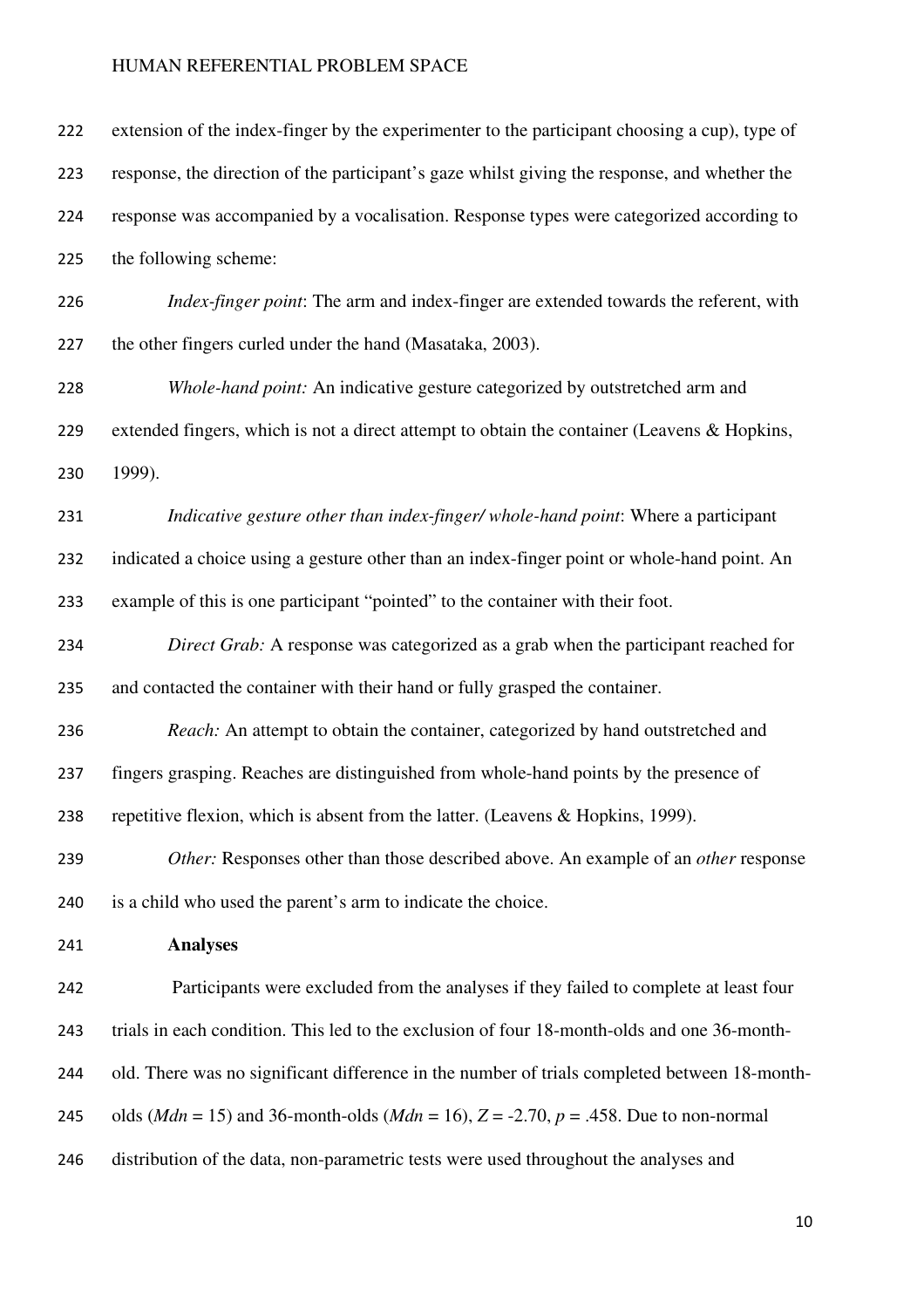Wilcoxon's signed-ranks test was used for the within-subjects comparisons.

| 248 | <b>Reliability</b>                                                                                                      |
|-----|-------------------------------------------------------------------------------------------------------------------------|
| 249 | An independent coder who was blind to the purpose of the study coded 20% of the                                         |
| 250 | videos (five participants, with sixteen trials each, for a total of 80 trials). For correct choices,                    |
| 251 | There was complete agreement between the two coders for whether participants chose the                                  |
| 252 | correct cup on each trial, Cohen's kappa, $\kappa = 1.00$ , $p < .001$ . There was excellent agreement                  |
| 253 | for response latency, $r_s = 0.8769$ , $p < .001$ , and substantial agreement for the type of response                  |
| 254 | elicited from participants on each trial response type, $\kappa = 0.66$ , $p < .001$ (Landis & Koch,                    |
| 255 | 1977). In the event of disagreement between coders on a specific trial, the original coding                             |
| 256 | was maintained.                                                                                                         |
| 257 |                                                                                                                         |
| 258 | <b>Results</b>                                                                                                          |
| 259 | <b>Correct Choices</b>                                                                                                  |
| 260 | Eighteen-month-olds                                                                                                     |
| 261 | The 18-month-olds, as a group, performed above chance both with a barrier (binomial                                     |
| 262 | test, $p < .001$ ) and without a barrier (binomial test, $p < .001$ ). There was no significant                         |
| 263 | difference in the proportion of correct choices made between the <i>barrier</i> ( $Mdn = 1.00$ ) and no                 |
| 264 | <i>barrier</i> ( <i>Mdn</i> = 1.00) conditions, $Z = -0.60$ , $p = .552$ , $r = -.04$ . This shows that the barrier did |
| 265 | not have an effect on the younger groups' ability to use the pointing cue to find the hidden                            |
| 266 | reward.                                                                                                                 |
| 267 | Thirty-six-month-olds                                                                                                   |
| 268 | The 36-month-olds also performed above chance as a group in both the <i>barrier</i>                                     |
| 269 | (binomial test, $p < .001$ ) and the <i>no barrier</i> (binomial test, $p < .001$ ) conditions. There was no            |
| 270 | significant difference in the proportion of correct trials between the <i>barrier</i> ( $Mdn = 1.00$ ) and              |
| 271 | the <i>no barrier</i> ( <i>Mdn</i> = 1.00) conditions, $Z = -1.36$ , $p = .175$ , $r = -.08$ . This shows the older     |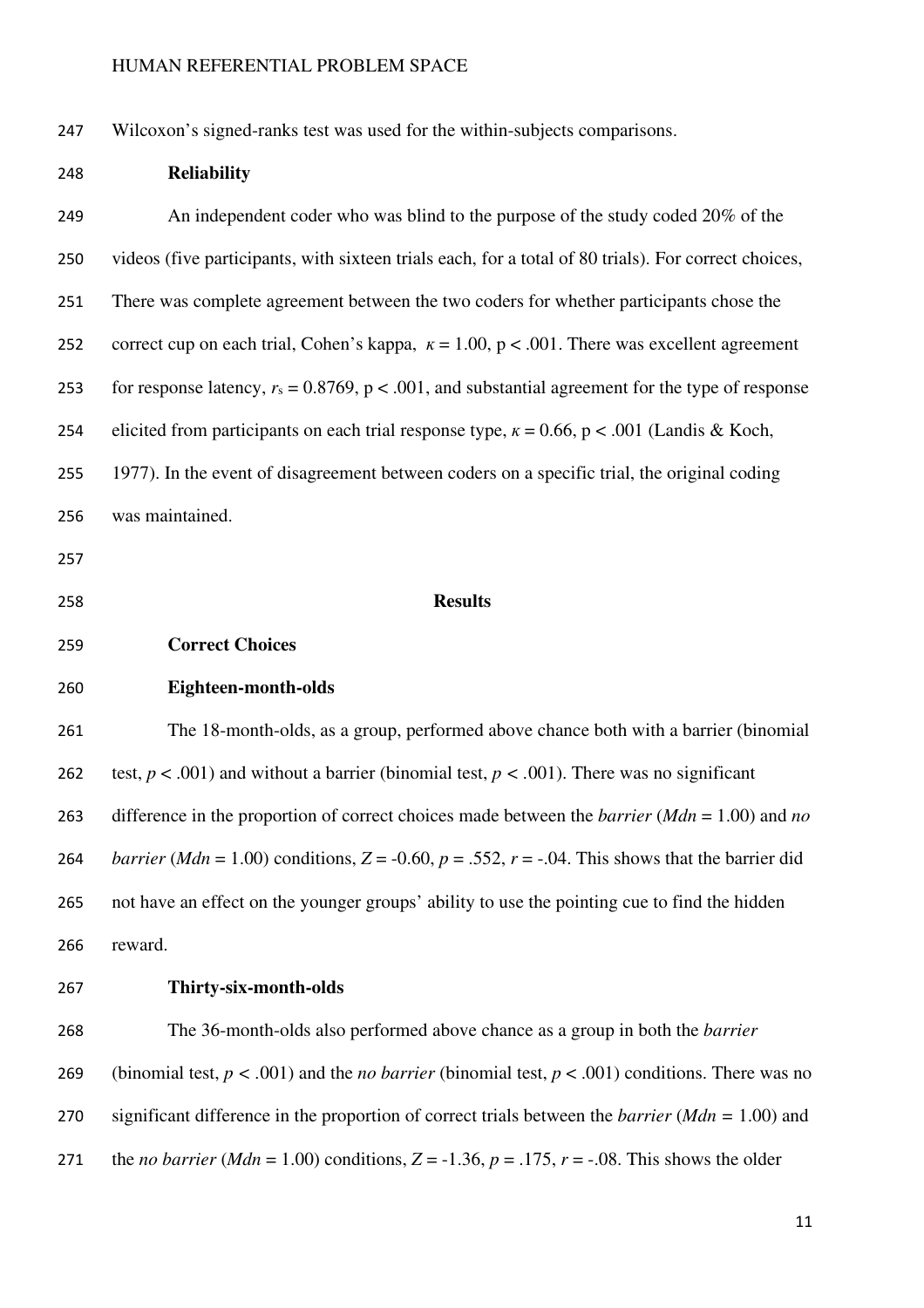children were also able to use the pointing cue despite the presence of a barrier.

**Age comparisons** 

There was no significant difference in proportion of correct trials between the 18- month-olds (*Mdn* = 1.00) and the 36-month olds (*Mdn* = 1.00) in the *barrier* condition, 276 Mann-Whitney  $U = 112.5$ ,  $p = .302$ ,  $r = -.08$ , nor in the *no barrier* condition (18-month-old *Mdn* = 1.00, 36-month-old *Mdn* = 1.00), Mann-Whitney *U* = 135.0, *p* = .811, *r* = -.02. This shows that the barrier did not have an effect on performance for either age group and that the children of both age groups were equally adept at using the cue to find the hidden reward. **Response Latency Eighteen-month-olds**  There was a significant effect of barrier on mean latency to respond within 18-month-olds, with increased latencies in the *barrier* condition (*Mdn* = 13.00*s*) compared with the *no barrier condition (Mdn* = 4.75*s*),  $Z = -2.44$ ,  $p = .015$ ,  $r = -.16$ . This shows that the younger children were slower in responding when a barrier was present. **Thirty-six-month-olds**  There was no significant difference in response latency between the two conditions 288 for the 36-month-olds (*barrier Mdn* = 2.88*s*, *no barrier Mdn* = 3.13*s*),  $Z = -0.22$ ,  $p = .825$ , *r* = -.01. This shows that the older children's response times were unaffected by the barrier. **Age comparisons**  In the *barrier* condition, the 18-month-olds (*Mdn* = 13.00*s*) were significantly slower 292 to respond than the 36-month-olds ( $Mdn = 2.88s$ ), Mann-Whitney  $U = 18.0$ ,  $p < .001$ ,  $r = -$ .27. The 18-month-olds (*Mdn* = 4.75*s*) were also significantly slower to respond than the 36- 294 month-olds ( $Mdn = 3.13s$ ) in the *no barrier* condition, Mann-Whitney  $U = 61.5$ ,  $p = .005$ ,  $r =$ -.18. This shows that the 18-month-olds were generally slower to respond than the older children, and these response times were further increased by the presence of a barrier in the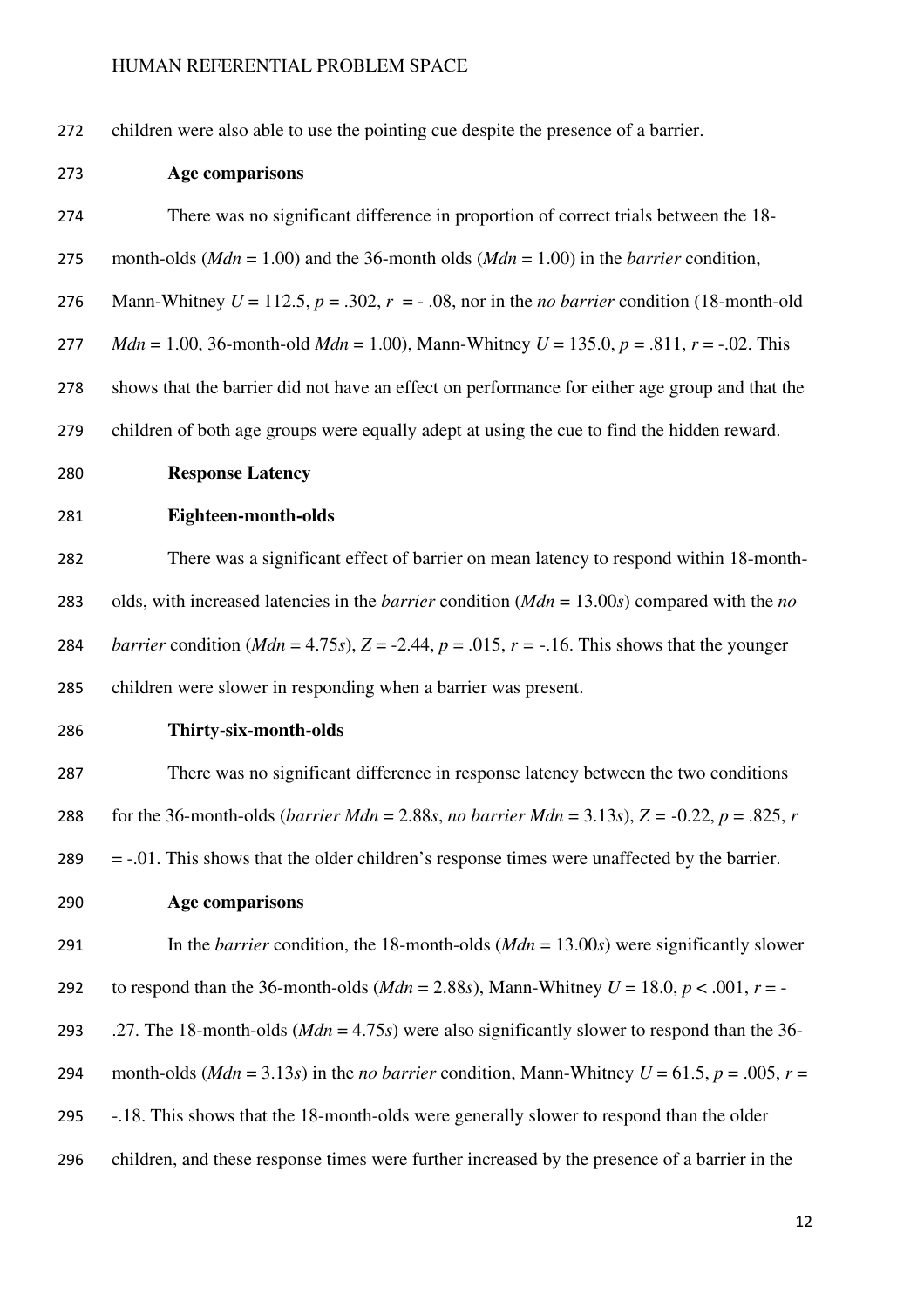297 testing environment.

#### 298 **Response Type**

#### 299 **Eighteen-month-olds**

300 In the barrier condition, there was a significant difference in the proportion of the types of responses elicited, Friedman's  $\chi^2(3) = 25.41$ ,  $p < .001$ . Participants used significantly 302 more *index-finger points* than grabs,  $Z = -3.19$ ,  $p = .001$ , and reaches,  $Z = -2.90$ ,  $p = .005$ , and 303 significantly more *whole-hand points* than grabs,  $Z = -2.94$ ,  $p = .003$ , and reaches,  $Z = -2.58$ ,  $304$  *p* = .010. There were no other significant differences. In the no barrier condition, there was a significant difference in the proportion of the different response types elicited, Friedman's  $\chi^2$ 306 (3) = 38.06,  $p < .001$ . Participants used significantly more index-finger points than whole-307 hand points,  $Z = -2.55$ ,  $p = .011$  and reaches,  $Z = -3.30$ ,  $p = .001$ , and significantly more grabs 308 than index-finger points,  $Z = -3.30$ ,  $p = .001$ , and reaches,  $Z = -3.45$ ,  $p = .001$ . There were no

309 other significant differences.

There were a number of differences in the response types elicited from the younger group as a function of the presence of a barrier. Eighteen-month-olds used significantly more *index-finger points* in the *barrier* (*Mdn* = .43) than in the *no barrier* (*Mdn* = .13) condition, *Z* 313 =  $-3.18$ ,  $p = .001$ ,  $r = -.39$ , as well as significantly more *whole-hand points* in the *barrier* (*Mdn* = .43) than in the *no barrier* condition (*Mdn* = .00), *Z* = -2.94, *p* = .003, *r* = -.43. They grabbed the container significantly less in the *barrier* condition (*Mdn* = .00) than in the *no barrier* (*Mdn* = .88) condition,  $Z = -3.45$ ,  $p = .001$ ,  $r = -.35$ . There was no significant difference in 18-month-olds' tendency to reach for the container between the *barrier* (*Mdn* = 318 .00) and *no barrier* (*Mdn* = .00) conditions,  $Z = -1.34$ ,  $p = 0.180$ ,  $r = -0.54$ . This shows that the younger group were more likely to respond using a communicative cue such as an index-finger point or a whole-hand point when there was a barrier present, and more likely to grab the container when there was no barrier present. Analyses were not performed where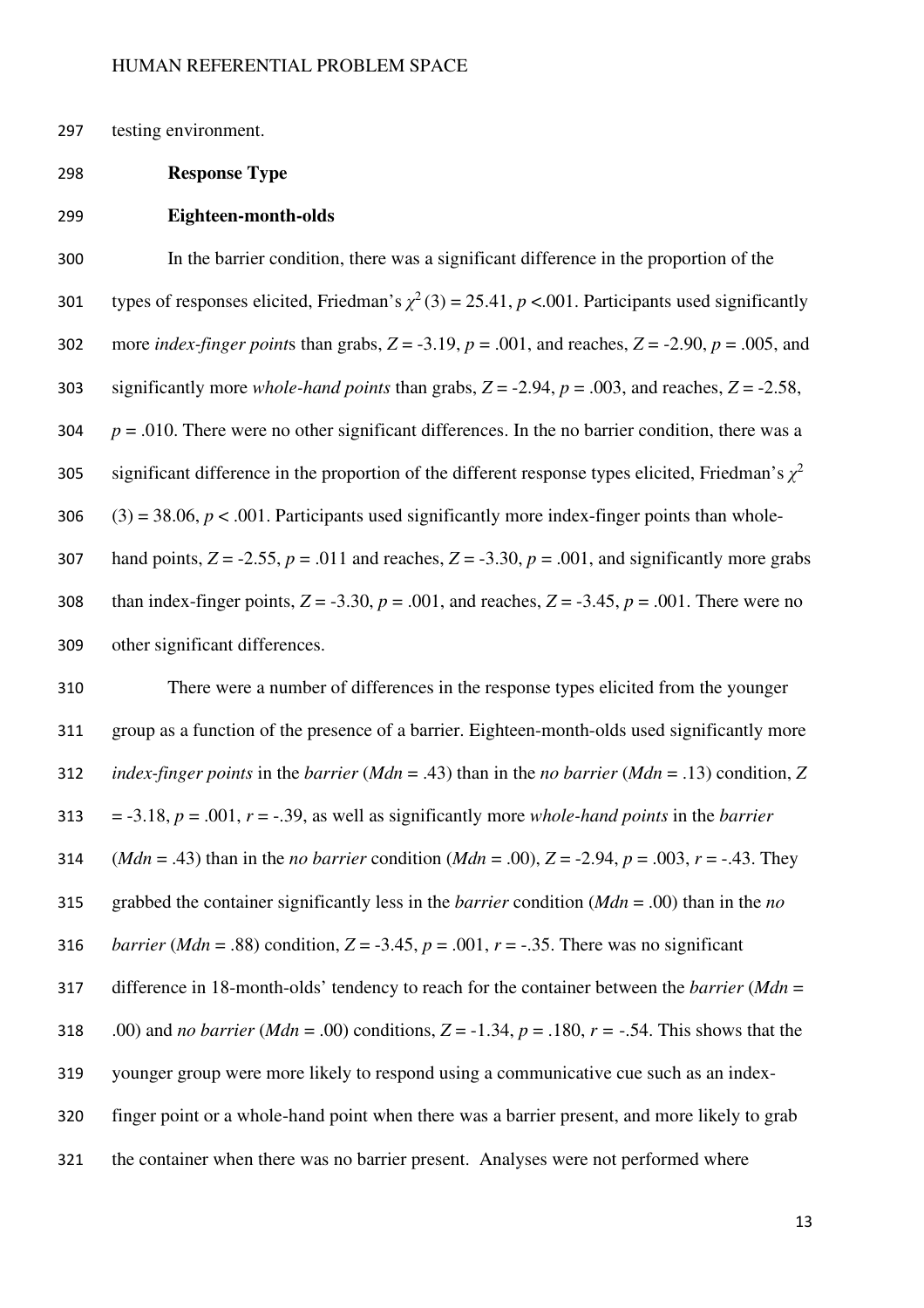responses were categorized as *other indicative gesture* or *other*, as these only constituted 0.36% and 1.47% of the total responses (for both age groups combined), respectively. Figure 2a shows the distribution of the response types for the younger children. **Thirty-six-month-olds**  There was no significant difference in the proportion of the different response types elicited in the barrier condition, Friedman's  $\chi^2(3) = 3.08$ ,  $p = .380$ . In the no barrier

condition, there was a significant difference in the proportion of the different response types elicited, Friedman's  $\chi^2$  (3) = 47.24, *p* < .001. Participants used significantly more index-finger 330 points than whole-hand points,  $Z = -2.11$ ,  $p = .035$ , and reaches,  $Z = -2.69$ ,  $p = .007$ , and 331 significantly more grabs than index-finger points,  $Z = -3.60$ ,  $p = <.001$ , and reaches,  $Z = -1$ 

332 3.89, 
$$
p = 0.001
$$
.

There was no significant difference in the proportion of responses that were index-finger points for the 36-month-olds between the *barrier* (*Mdn* = .00) and *no barrier* (*Mdn* = 335 .00) conditions,  $Z = -1.83$ ,  $p = .066$ ,  $r = -.24$ , but they did use significantly more whole-hand 336 points when the barrier was present  $(Mdn = .00)$  than when it was not  $(Mdn = .00)$ ,  $Z = -2.20$ , *p* = .028, *r* = -.44. The 36-month-olds grabbed significantly more in the *no barrier* condition (*Mdn* = 1.00) than in the *barrier* condition (*Mdn* = .38), *Z* = -3.24, *p* = .001, *r* = -.24. Thirty-six-month-olds were significantly more likely to reach in the *barrier* (*Mdn* = .00) than in the *no barrier condition (Mdn* = .00),  $Z = -2.69$ ,  $p = .007$ ,  $r = -.51$ . This shows that the older children were also more likely to use some communicative gestures when the barrier was present and again, more likely to grab, or try to grab, the container when the barrier was absent. Figure 2b shows the distribution of response types for the older group.

**Age comparisons** 

The proportion of 18-month-olds' responses that were *index-finger points* was significantly higher than that of 36-month-olds in the *barrier* condition, Mann-Whitney *U* =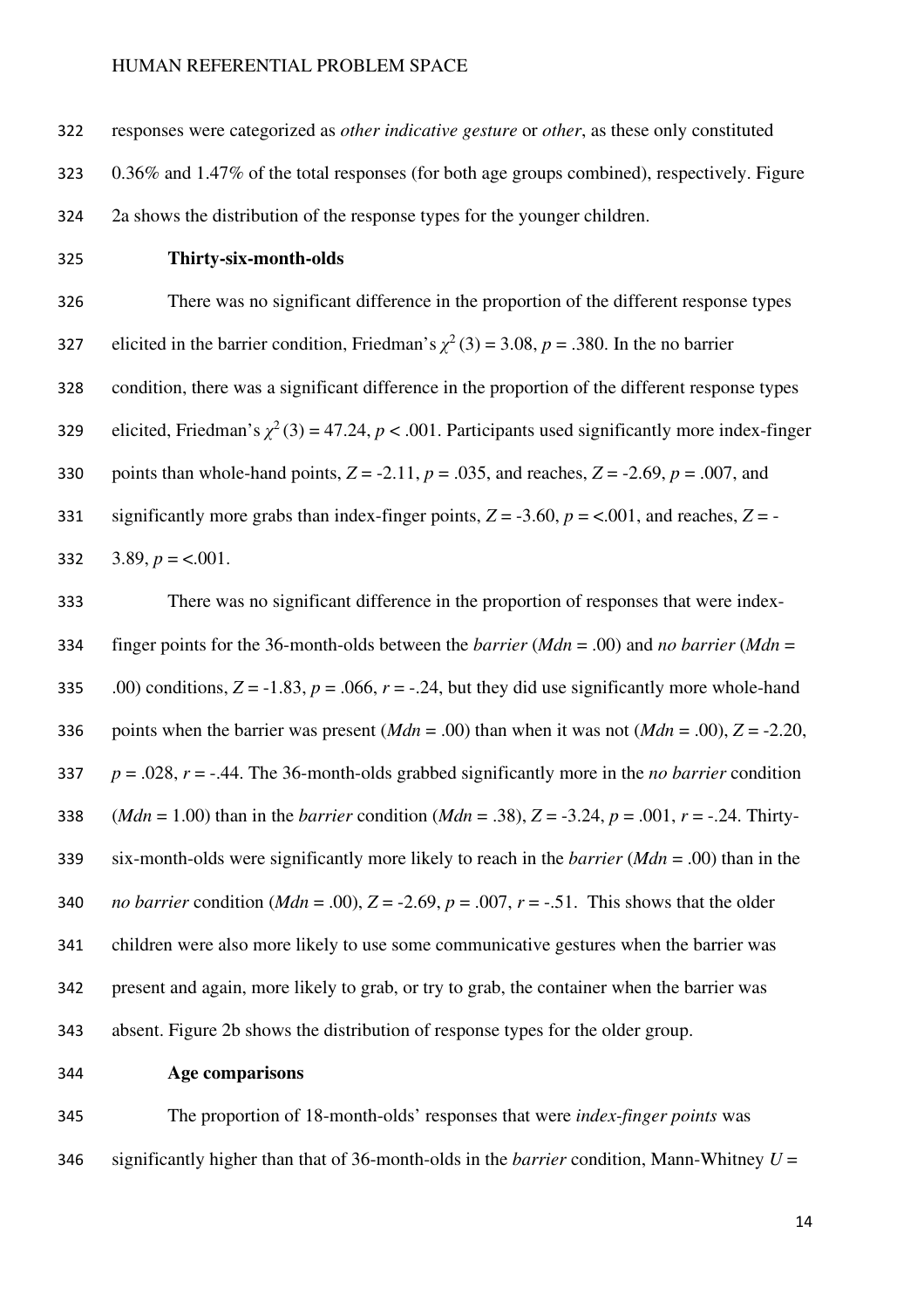347 80.5,  $p = .030$ ,  $r = -.23$ , but there were no significant effects of age on use of *index-finger points* in the *no barrier* condition, Mann-Whitney  $U = 125.5$ ,  $p = .560$ ,  $r = -.13$ . This shows that there were effects of both age and barrier on the use of this type of response, with 18- month-olds using *index-finger points* to indicate the container in which they thought the reward was hidden more than the 36-month-olds in the barrier condition.

The proportion of 18-month-olds' responses that were *whole-hand points* was significantly greater than that of 36-month-olds' in the *barrier* condition, Mann-Whitney *U* = 354 81.0,  $p = .022$ ,  $r = -.27$ , but not in the *no barrier* condition, Mann-Whitney  $U = 140.5$ ,  $p =$ 355 .945,  $r = -12$ . This shows that children from both age groups were more likely to indicate their choice using a *whole hand point* when there was a barrier in the testing environment than when there was not, and that this effect of the barrier was particularly pronounced for the 18-month-olds.

Eighteen-month-olds were significantly less likely to grab in the *barrier* condition 360 than the 36-month-olds, Mann-Whitney  $U = 64.5$ ,  $p = .006$ ,  $r = -.41$  but not in the *no barrier* 361 condition, Mann-Whitney  $U = 133.0$ ,  $p = .758$ ,  $r = -.02$ . This shows that both age groups tended to grab the container in which they thought the reward was hidden more when there was no barrier present in the testing environment than when there was, but that this effect was less pronounced for the 36-month-olds. There was no significant effect of age on reaching 365 behaviors in either the *barrier* condition, Mann-Whitney  $U = 95.5$ ,  $p = .050$ ,  $r = -.34$ . Participants from neither age group reached in the *no barrier* condition. This shows that the 36-month-olds were more likely to reach for the container in which they thought the reward was hidden in the barrier condition, however the 18-month-olds were not.

#### **Discussion**

There were no differences in performance (correct responding) as a function of either age or the imposition of a barrier. That both groups of children demonstrated ceiling-level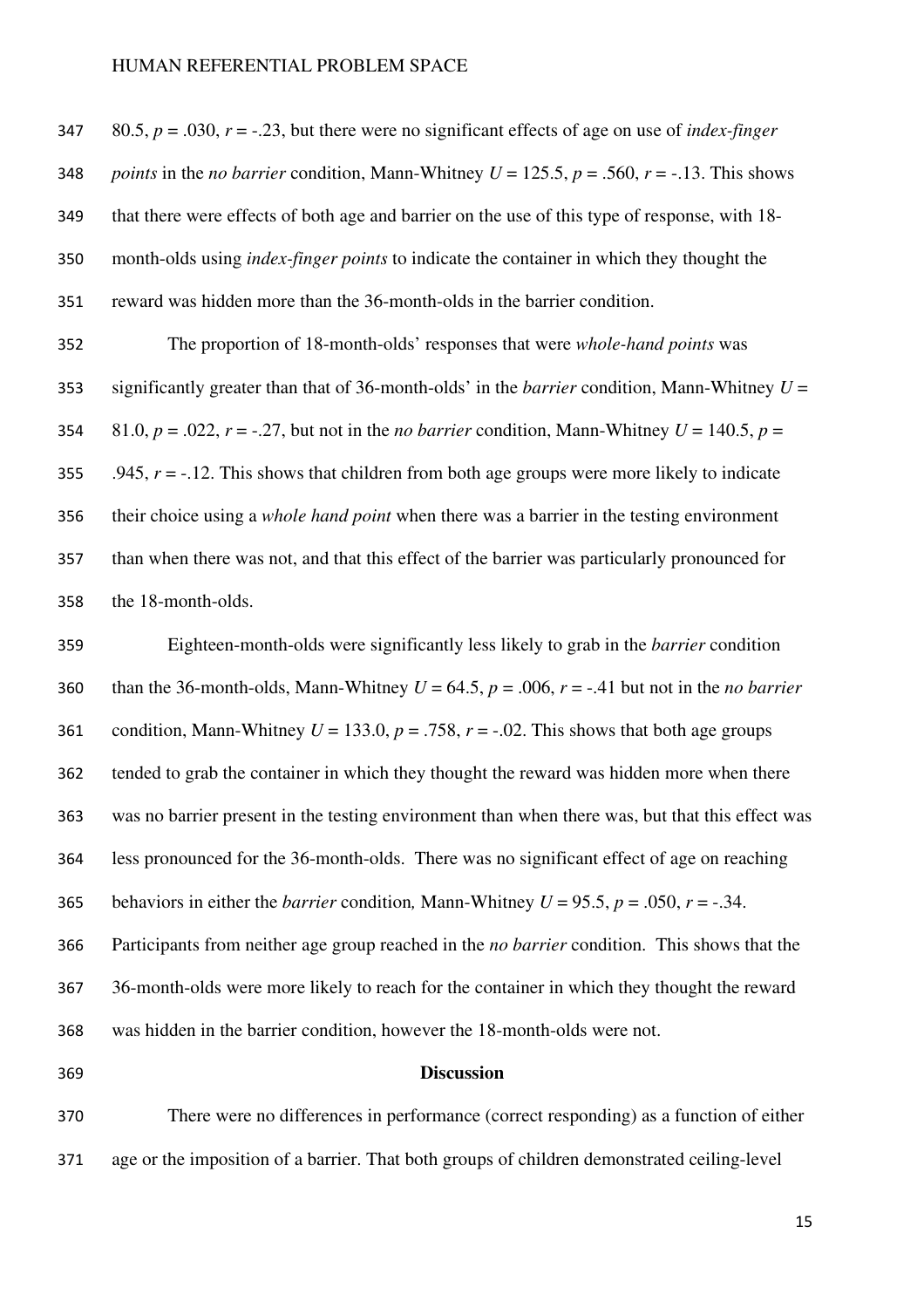performance when there was no barrier present was expected; however, it is interesting to find that the imposition of a barrier did not have a decreasing effect on success levels for the human children in the way that Kirchhofer et al. (2012) found for domestic dogs. This shows that human children from 18 months are reliably and flexibly able to follow index-finger pointing cues, even with a partial visual barrier, although it must be noted that the two studies differed procedurally in terms of the distances between the containers (1.5m in Kirchhofer et al.) and the locomotor demands on the participants in retrieving the rewards (dogs in Kirchhofer et al.'s study were required to retrieve the object, turn around, and locomote to give it to the experimenter).

The 18-month-olds were slower than the 36-month-olds to choose a container in both the barrier and no barrier conditions, and also showed a marked difference in latency to respond between the conditions, being significantly slower when there was a barrier present than when there was not. Interestingly, however, differences in latency were not associated with performance differences, likely due to the ceiling level performances by both age groups. It may be that these differences in response latencies were due to the unfamiliarity of the situation affecting the younger children more than the older children, or alternatively, due to superior skill in responding to deictic gestures in older children as a function of increased experience with such cues. Leung and Rheingold (1981) found an increase in the ability to comprehend pointing cues associated with age and pointing production in children from 10.5 to 16.5 months, suggesting that comprehension abilities increase with children's own use of these cues. It is worth noting that response latency is not discussed in any of the OCT studies with humans that we reviewed, but according to this explanation, it seems evident that as children become more proficient in both producing and comprehending and gestural cues, they also become quicker to interpret them.

There were differences in the types of response produced by the children as a function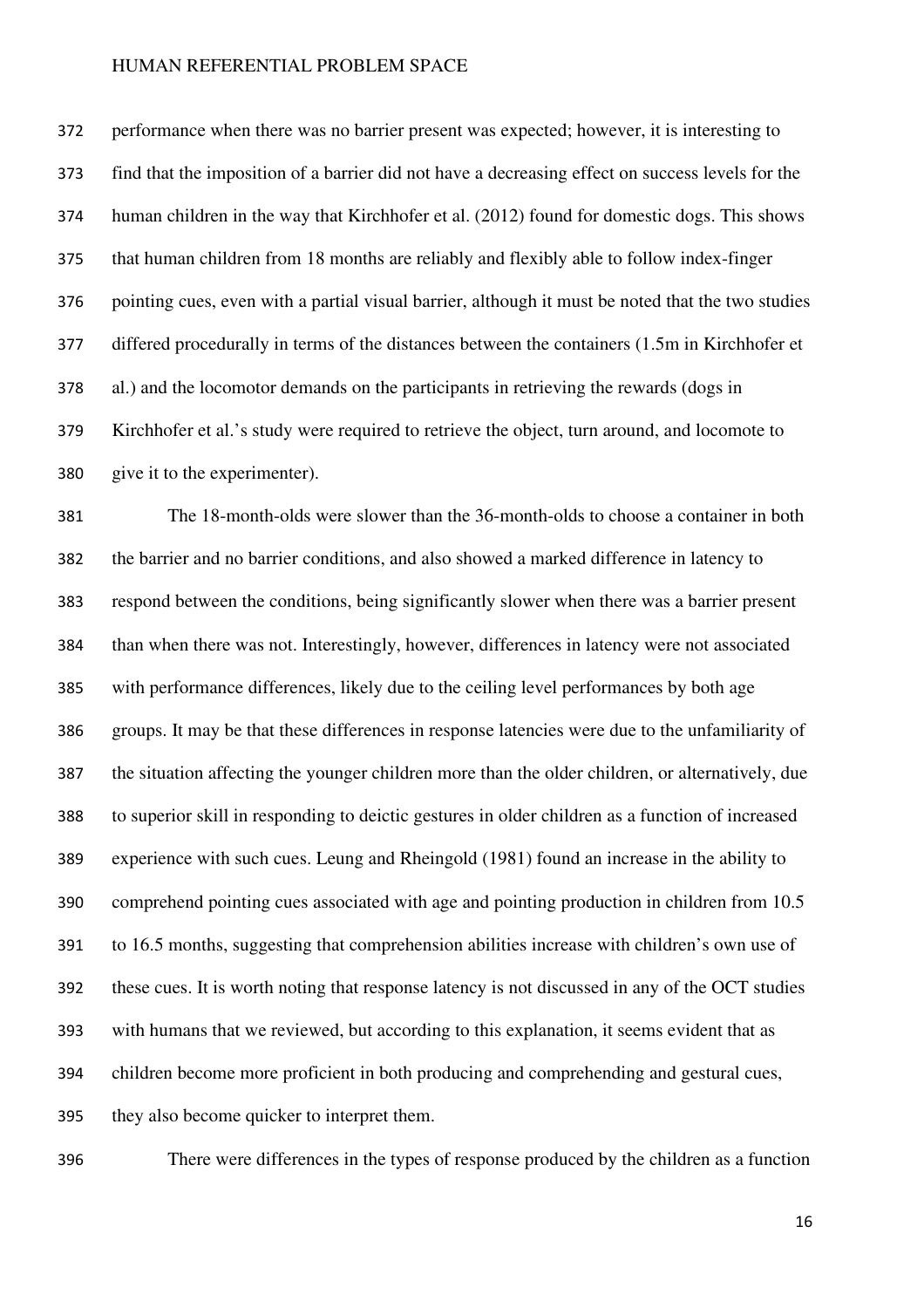of both the imposition of a barrier and age. In the no barrier condition, children of both ages showed a preference for grabbing the container, that is, they overturned the container themselves in order to look inside for the reward. When there was a barrier present, however, both age groups showed an increase in gesturing behavior, that is, they were more likely in this condition to indicate their choice to the experimenter by gesturing, in the form of an index-finger or whole hand point, rather than reaching through the bars to overturn the container themselves. This bias towards gesturing in the barrier condition was particularly prominent in the 18-month-olds, with 36-month-olds often choosing to grab the container themselves, despite the presence of the barrier, something which the younger children did significantly less frequently. Interestingly, in previous studies of human children's performance on the OCT (e.g. Behne, Carpenter & Tomasello, 2005; Behne et al., 2012; Herrmann et al., 2007; Pflandler, Lakatos & Miklósi, 2013), descriptions of the children's behavior when responding to the cue tend to refer to them "searching" or "looking" in the containers. Thus, it can be inferred that typically on the OCT, when no barrier is present, children choose to look inside the container for themselves because previous studies make no mention of children using gestural responses when making a choice. Studies with nonhuman primates differ in the ways in which subjects make their choices, varying from the subject being able to reach through a plexiglass hole to overturn the container themselves (e.g. Barth, Reaux & Povinelli, 2005) to them being required to "indicate" the correct container by reaching their finger through wire mesh (e.g. Herrmann et al., 2007, supplemental material p. 417 7). That human children are varying their behavioral responses according to whether or not a barrier is present demonstrates that there is an effect of this experimental manipulation and demonstrates the need for consistency in testing environments when comparing across species. The increased use of gesturing, particularly by the younger children, may be explained in terms of the Referential Problem Space hypothesis proposed by Leavens et al.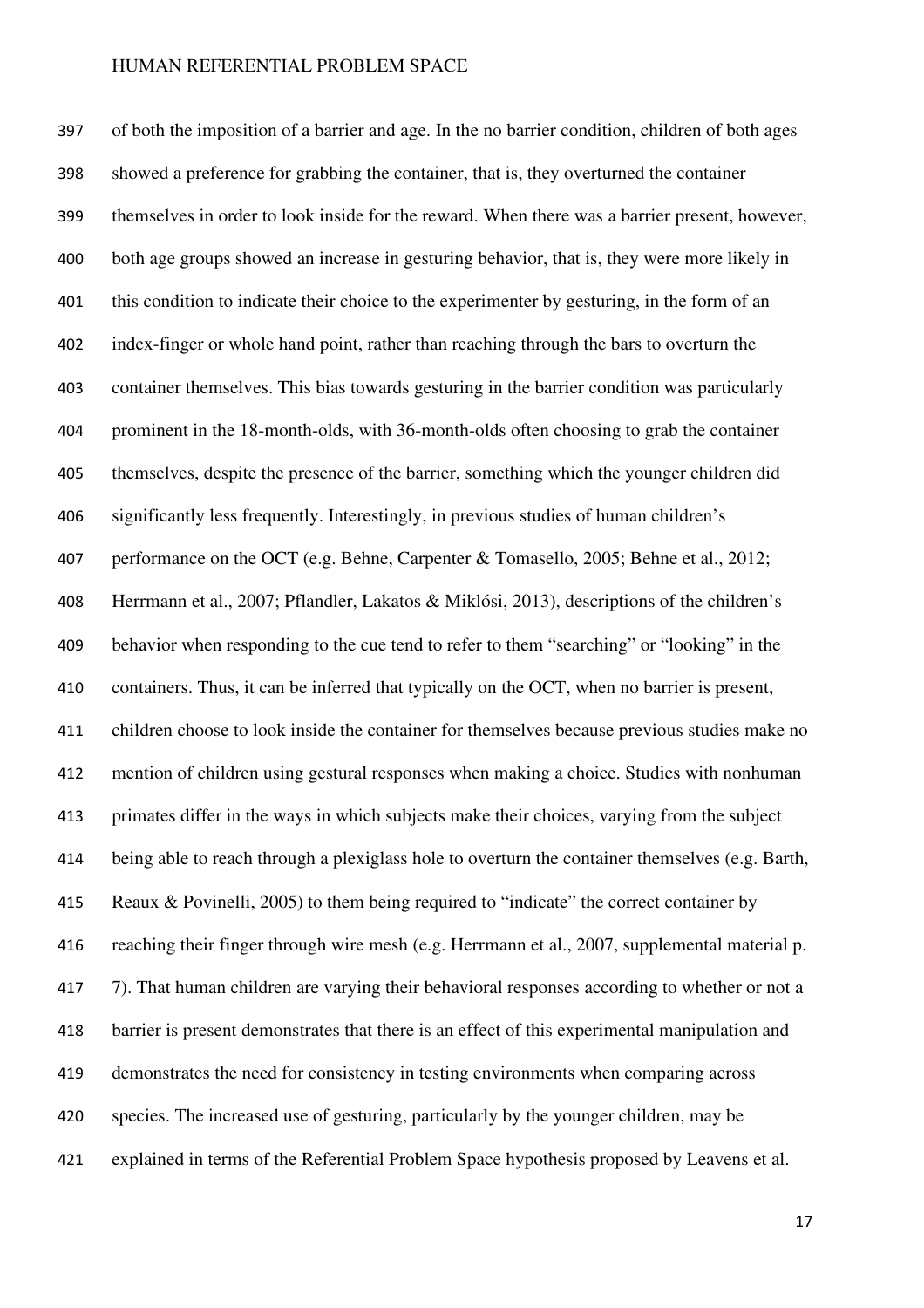422 (2005), that the children see the bars of the playpen as a barrier between themselves and a desirable, but out-of-reach object, and thus use a communicative gesture in order to influence another to retrieve said desirable object. That the object itself was not actually out of reach, but was instead simply partially obstructed, has interesting implications for the way the children perceived the barrier, perhaps as a form of psychological restraint.

Regarding the use of whole-hand points, 18-month-olds used significantly more of these than did 36-month-olds, consistent with Cochet and Vauclair's (2010) finding, in a sample of French children, that the incidence of whole-hand points tends to decrease with age, with a preference for index-finger points emerging. They found that, when points were analysed separately according to function, this correlation between age and hand shape remained for declarative points, but not for imperative points, and this, they suggest, can be taken as evidence for distinctive origins of these two pointing types. Specifically, similarly to Franco and Butterworth (1996), they hypothesized that declarative gestures have a communicative root, whereas imperative gestures originate in failed grasps. They thus assert that the absence of a correlation of age with the use of whole-hand points in an imperative context can be explained by the children preferentially utilising a hand shape that would permit them to grasp the desired object, rather than an index-finger point, which would not allow them to do so. It may also be the case that the function of, and intention behind, each gesture develops between the two age groups tested- the design used in the current study does not allow us to disentangle the children's intention in their use of each response type. It may be that the children, particularly the 18-month-olds, are pointing imperatively to retrieve the ball from the adult, whereas older children may intend to show the adult the location of the ball. Alternatively, our finding that the incidence of whole-hand pointing decreased with age could be explained through its being a product of increasing experience with conventionalized gestures. That is, the 36-month-olds, as a result of their superior level of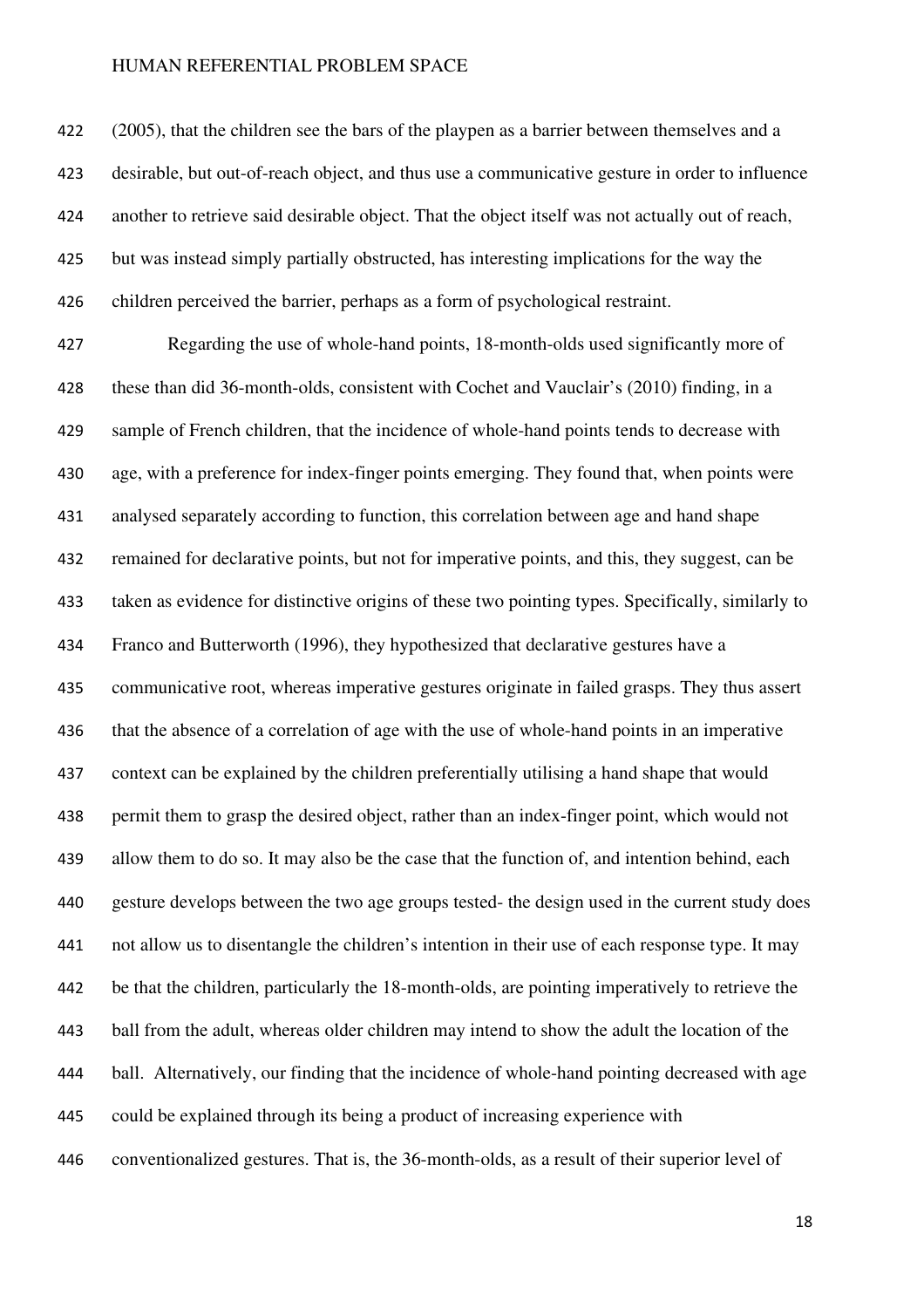experience of, and exposure to, index-finger points, are responding in a more

conventionalized manner than the 18-month-olds, in terms of the shape of the hand when

gesturing (Leavens & Hopkins, 1999).

#### **Study 2 Manipulating the distance of the reward**

Given our finding that the children's behavioral responses differed as a function of the imposition of a barrier, which they may have perceived as a physical restraint to obtaining the reward themselves, we thought it would be of interest to investigate the effects of the distance of the reward. In Study 2, therefore, we focused on manipulating the distance between the participant and the containers, specifically whether the participant was able to reach the reward or not, in order to examine the effects of placing the reward out of reach on children's communicative behavior. All participants were tested from within the playpen, and took part in a *proximal* condition, comparable to the *barrier* condition in Study 1, in which the containers were outside of the playpen but within reach of the participant, and a *distal*  condition, in which the containers were placed outside of the barrier and out of reach of the participant.

#### **Method**

**Participants** 

Participants were seventeen 36-month-olds (*M* = 36 mos 4days, *range* = 31 mos 30 days – 39 mos 26 days), comprised of 6 males (*M* = 37 mos 4 days, *range* = 31 mos 30 days – 39 mos 19 days) and 11 females (*M* = 36 mos 11 days, *range* = 32 mos 27 days – 39 mos 26 days). Participants were recruited from a participant database, where parents had registered their interest in participating with their children in cognitive studies, and from advertisements on social media sites. Data were collected between December 2017 and January 2018.

**Procedure**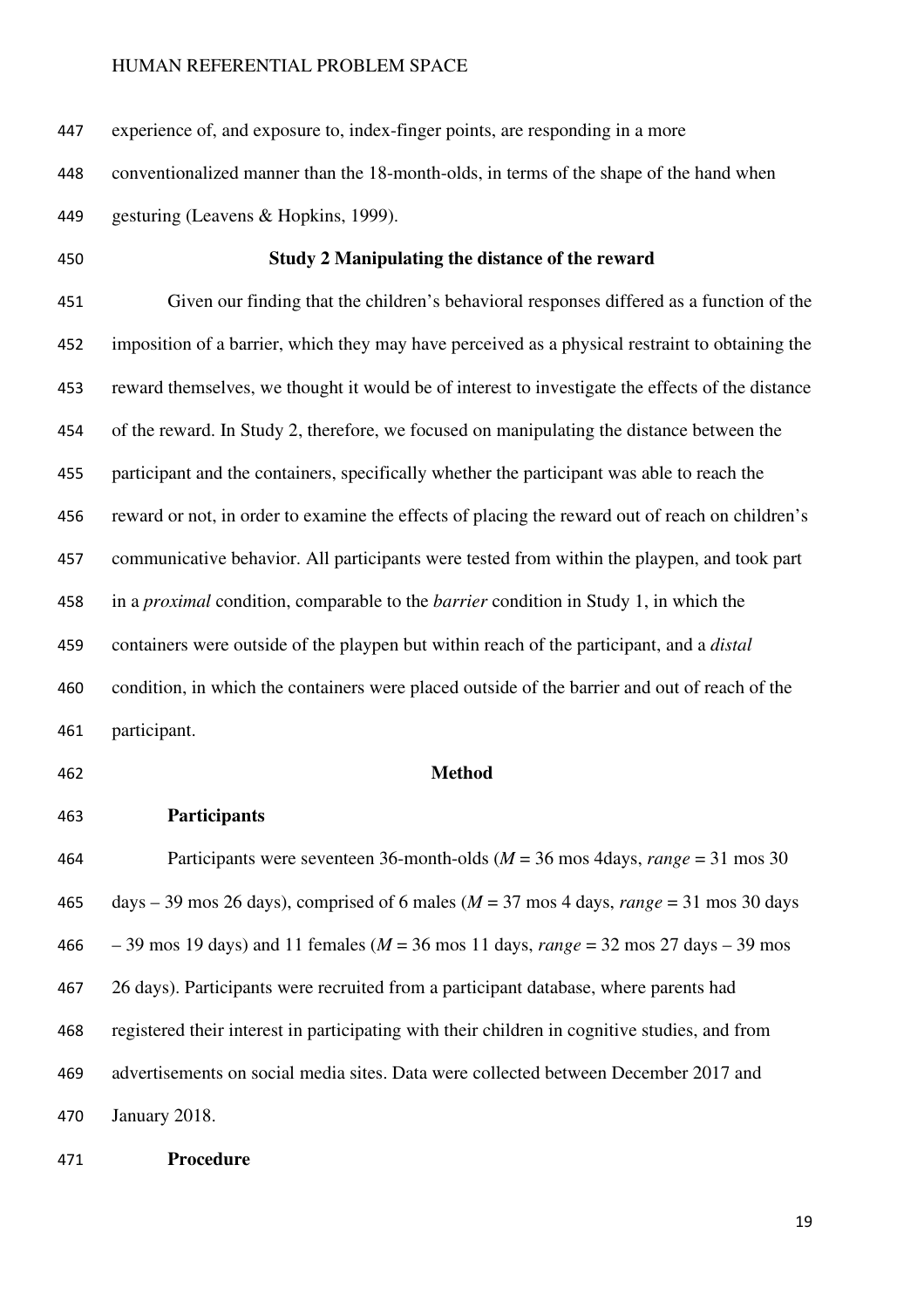After the same "settling in" period as in Study 1, the participant and caregiver entered the test room with the experimenter and were seated inside the playpen, as in the *barrier*  condition in Study 1. The children were given a bowl of stickers and asked to choose one to keep in order for the child to become familiar with the available rewards. The experimenter then hid a sticker in one of two opaque plastic containers, and this baiting took place behind an occluder, in the form of a large sheet of brown cardboard. The experimenter then placed the containers in either the *proximal* or *distal* position (see Figure 3) and informed the participant that they were going to give them a clue to see if they could find the hidden sticker. The experimenter then used an ipsilateral dynamic pointing cue to indicate to the participant in which container the reward was hidden, and this cue was held until the participant made a choice. If the participant chose the correct container, the experimenter gave verbal praise, opened the container and gave the sticker to the participant to keep. If the participant chose the incorrect container, the experimenter opened that container, said "Oh dear, it's not in here, let's see if it's in the other one", opened the other container and showed the contents to the child, then returned the sticker to the bowl. If the child did not respond within two minutes or was fussy and trying to get out from the playpen, the trial was terminated, the bowl of stickers shown to the child again in order to increase motivation, and a new trial commenced. Participants completed two proximal and two distal trials and order of administration was counterbalanced across participants. The baited container was on the right or left an equal number of times in each condition, and the order was counterbalanced. **Data Scoring**  Data were coded according to the same coding scheme as in Study 1.

**Analysis** 

Five participants were excluded from the final analyses due to experimenter error during testing. Three of these cases were due to the experimenter using a momentary, rather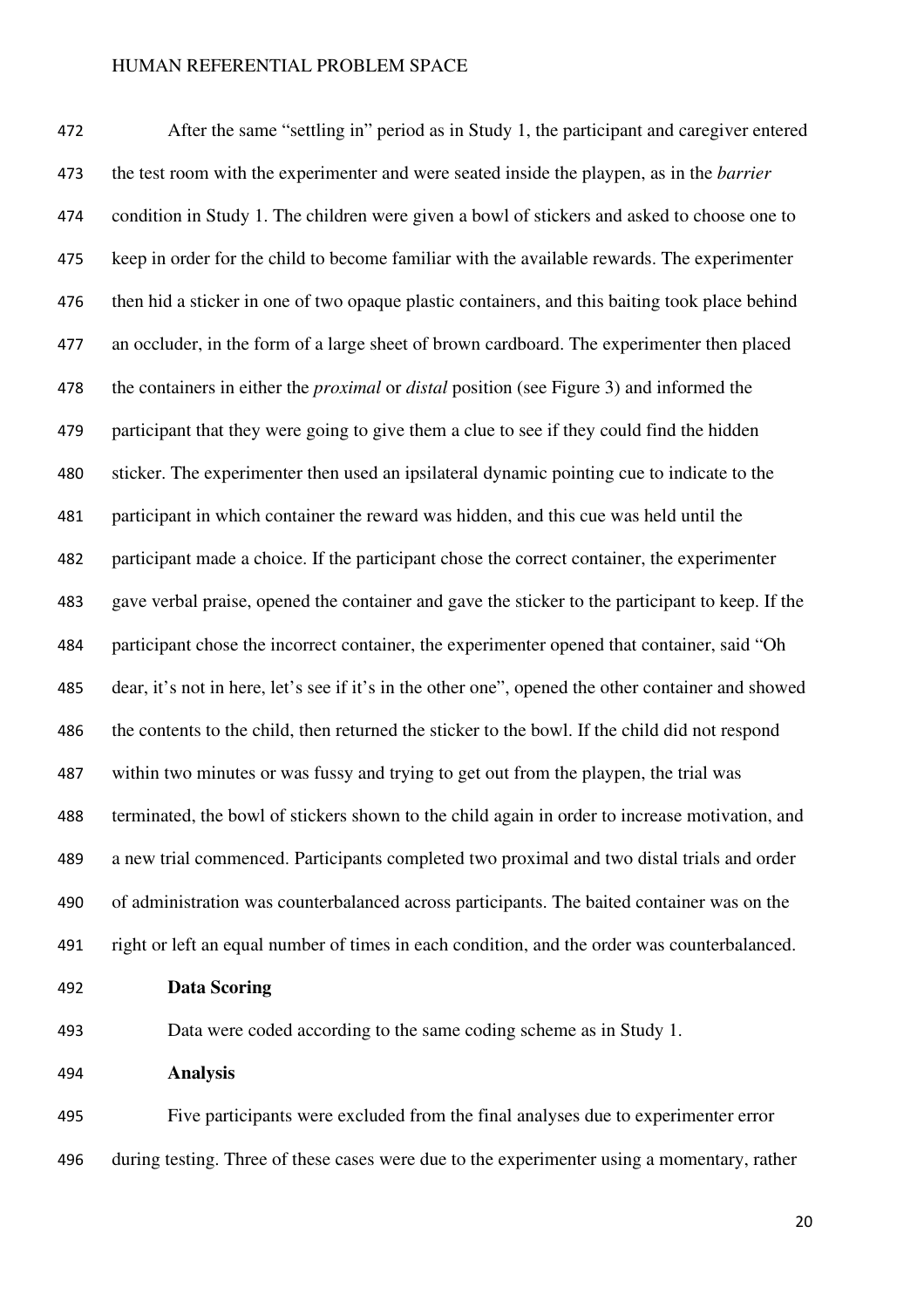| 497 | than a dynamic, point, and two were because the cameras were placed such that the                                               |
|-----|---------------------------------------------------------------------------------------------------------------------------------|
| 498 | experimenter was not in shot in the videos, and therefore the moment of pointing could not be                                   |
| 499 | ascertained.                                                                                                                    |
| 500 | An independent coder who was blind to the purpose of the study coded 20% of the                                                 |
| 501 | videos (2 participants, with four trials each, for a total of eight trials). For correct choices,                               |
| 502 | there was complete agreement between the two coders, $\kappa = 1.00$ , $p = .005$ . There was also                              |
| 503 | complete agreement for response type, $\kappa = 1.00$ , $p < .001$ and excellent agreement for                                  |
| 504 | latency, $r_s = .88$ , $p < .001$ .                                                                                             |
| 505 | <b>Results</b>                                                                                                                  |
| 506 | <b>Correct Choices</b>                                                                                                          |
| 507 | The data were not normally distributed and so non-parametric tests were used                                                    |
| 508 | throughout the analyses. There was no significant difference in the proportion of correct                                       |
| 509 | choices made in the <i>proximal</i> ( <i>Mdn</i> = 1.00) and <i>distal</i> ( <i>Mdn</i> = 1.00) conditions, $Z = -1.00$ , $p =$ |
| 510 | .317, $r = -0.15$ . This shows that the children performed at ceiling level in both conditions, as                              |
| 511 | expected.                                                                                                                       |
| 512 | <b>Response Latency</b>                                                                                                         |
| 513 | There was no significant difference in the mean latency to respond between the                                                  |
| 514 | proximal (Mdn = 3.00 secs) and distal (Mdn = 3.75 secs) conditions, $Z = 0.00$ , $p = 1.00$ , $r =$                             |
| 515 | 0. This shows that the children were equally quick to respond in both conditions.                                               |
| 516 | <b>Type of Response</b>                                                                                                         |
| 517 | Only two of the possible response types were used by the children, these were index-                                            |
| 518 | finger points and grabs. Figure 4 shows the mean proportion of each type of response used in                                    |
| 519 | the two conditions. The proportion of trials in which the children used an index-finger point                                   |
| 520 | to indicate their choice of container was significantly lower in the <i>proximal</i> condition ( $Mdn =$                        |
| 521 | 1.00) than in the <i>distal</i> condition ( <i>Mdn</i> = 1.00), $Z = -2.24$ , $p = .025$ , $r = -.35$ . This shows that         |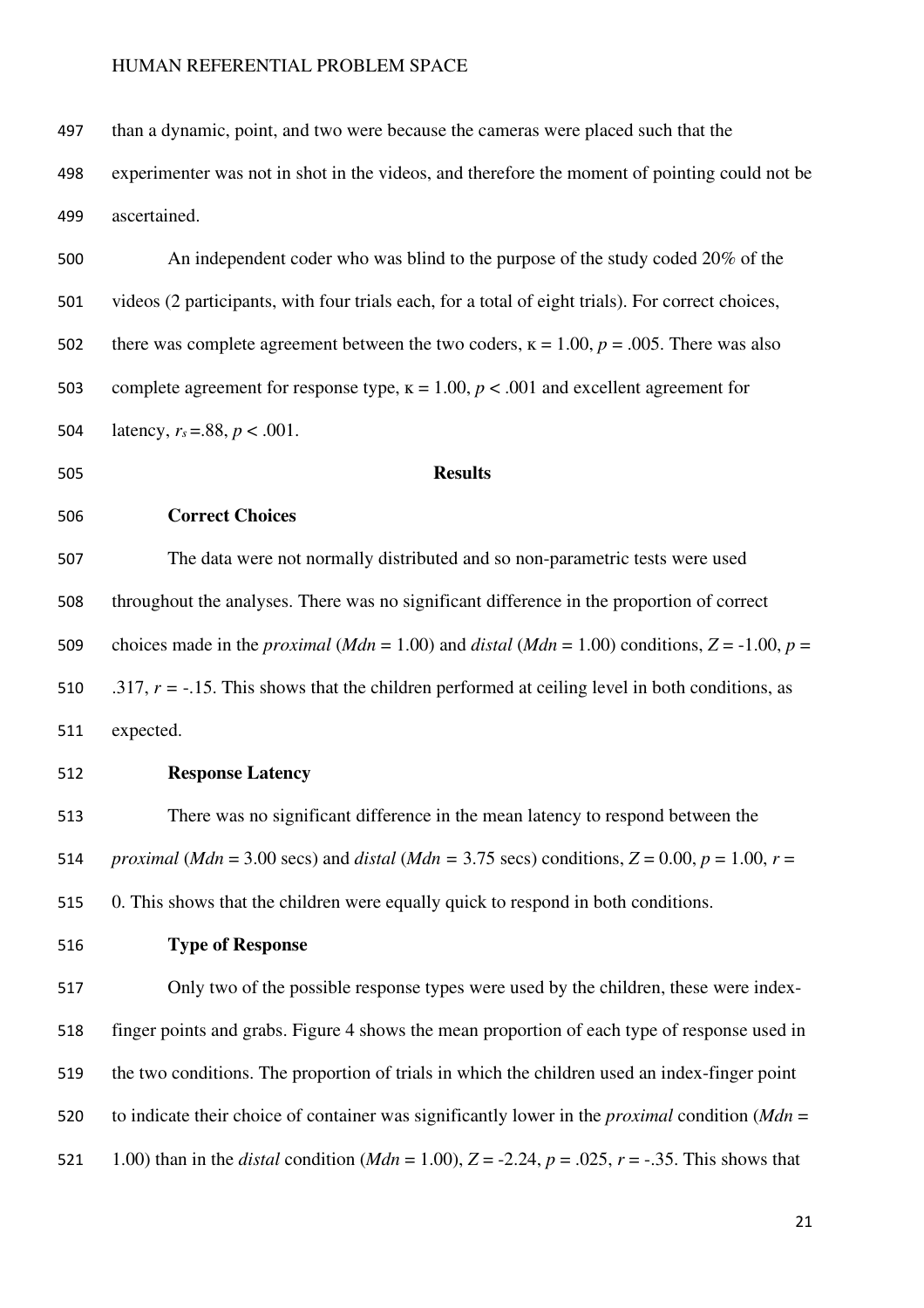when the containers were out of reach, the children were more likely to respond by using an index-finger point than when the containers were within reach.

The proportion of trials in which the children grabbed the container was significantly 525 higher in the *proximal* (*Mdn* = 1.00) than in the *distal* condition (*Mdn* = .00),  $Z = -2.24$ ,  $p =$ 526 .025,  $r = -1.00$ . This shows that the children were more likely to indicate their choice by grabbing the container when the containers were within reach.

#### **Order of administration and grabbing behavior**

In order to investigate whether the order of presentation had an effect on the response types used, participants were categorized as 'grabbers' (grabbed the container on at least one trial in the *proximal* condition or 'non-grabbers' (did not grab on either trial in the proximal condition). There was no significant effect of order of administration on the likelihood of 533 grabbing (*proximal* first  $Mdn = 1.00$ ; *distal* first  $Mdn = .00$ ), Mann-Whitney  $U = 9.00$ ,  $p =$ .093, *r* = -.25. There was a trend, however, such that those tested with the *proximal* condition first were more likely to grab in the *proximal* condition, whereas those tested with the *distal* 

- condition first were slightly less likely to grab at all in the *proximal* condition (see Figure 5).
- 

## **Discussion**

As expected, participants performed at ceiling level in both conditions, further demonstrating that 3-year-olds were able to reliably follow a pointing gesture to find a hidden reward. There were no differences in the children's response latencies between the two conditions, showing that this ability is flexible even across increased distances between the child and the object being signalled.

The children in this study used only two response types to indicate the container in which they thought the reward was hidden, index-finger points and direct grabs of the container. These were the responses most often utilized by the 3-year-olds in Study 1, however, it is notable that there was an absence of the use of whole-hand points and reaches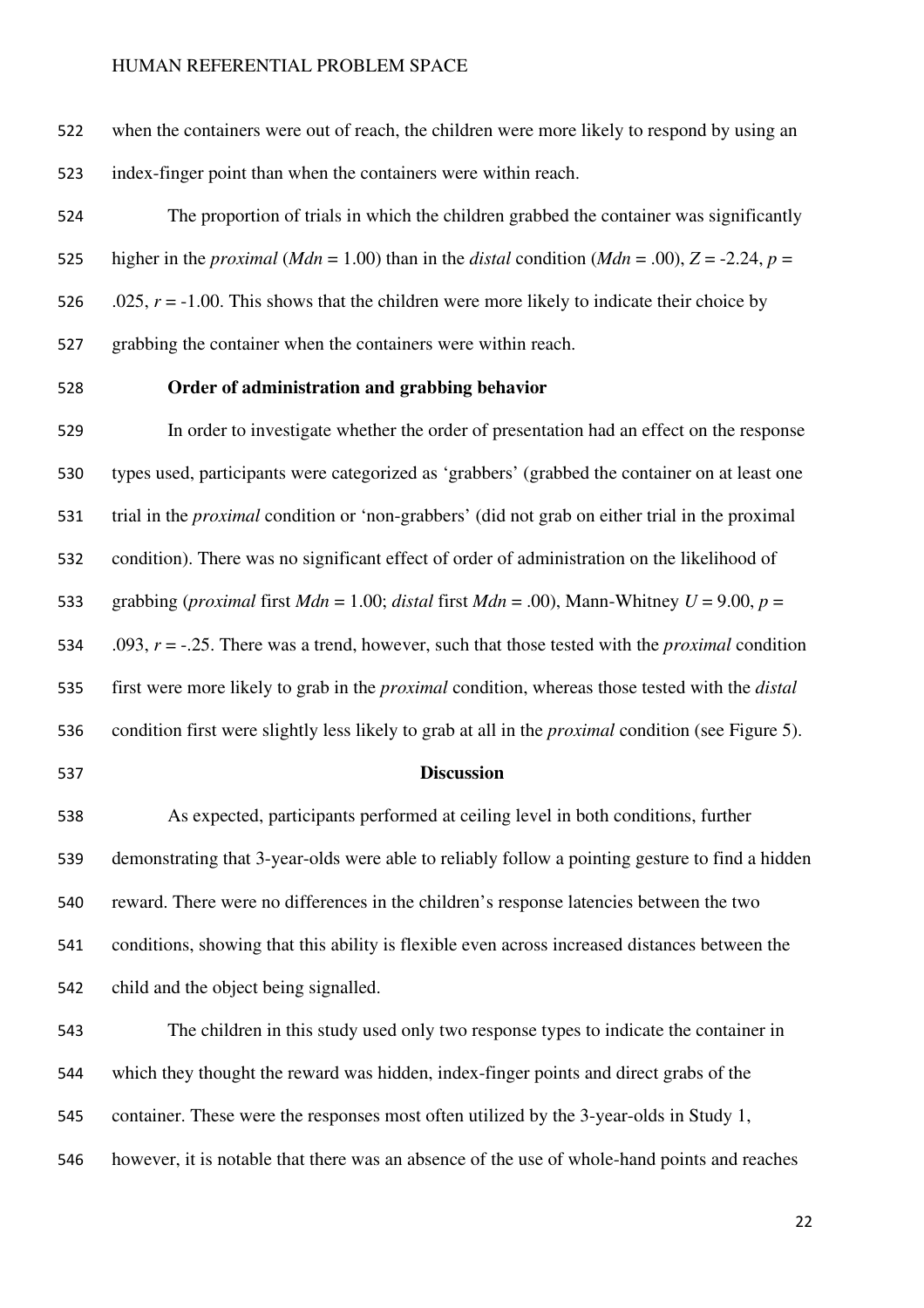in the current study. The absence of whole-hand points is congruent with Cochet and Vauclair's (2010) findings that the incidence of whole-hand pointing in a declarative context decreases with age and that, here, the children were responding to the experimenter by demonstrating where they believed the reward to be hidden, rather than demanding the cup in an imperative manner. As in Study 1, the children chose to grab the container to look inside themselves in the *proximal* condition on a number of trials. That they did not try to reach for the container on any of the *distal* trials, nor did they exhibit any whole-hand points - which Cochet and Vauclair (2010) argued could be the result of failed grasping attempts in an imperative context- demonstrates that 3-year-olds are not categorically 'grabbers', but rather that their grabbing responses are a result of a spatial evaluation. When the container is not in reach, they do not try to grab it.

Although there was no significant difference, there was a statistically non-significant trend towards increased grabbing in the *proximal* condition when this was the first condition administered than when it followed the *distal* condition. Specifically, only one of the six participants tested with the *distal* condition first grabbed the container in either of the two trials in the *proximal* condition, compared with four out of six children tested with the *proximal* condition first. This, like Study 1, has interesting implications for the way the children perceive the barrier, with one possible explanation being that those tested with the *distal* condition formed a perception of the barrier as a restraint that prevented them from being able to retrieve the reward themselves, and maintained this perception once the containers were actually moved within reach, such that they continued to use communicative cues to indicate their choice rather than grab for it themselves. An alternative explanation may be that the index-finger pointing became a perseverative response- once this had been effective as tool to retrieve the desired out-of-reach object in the *distal* condition, they habitually continued to use this response in the *proximal* condition.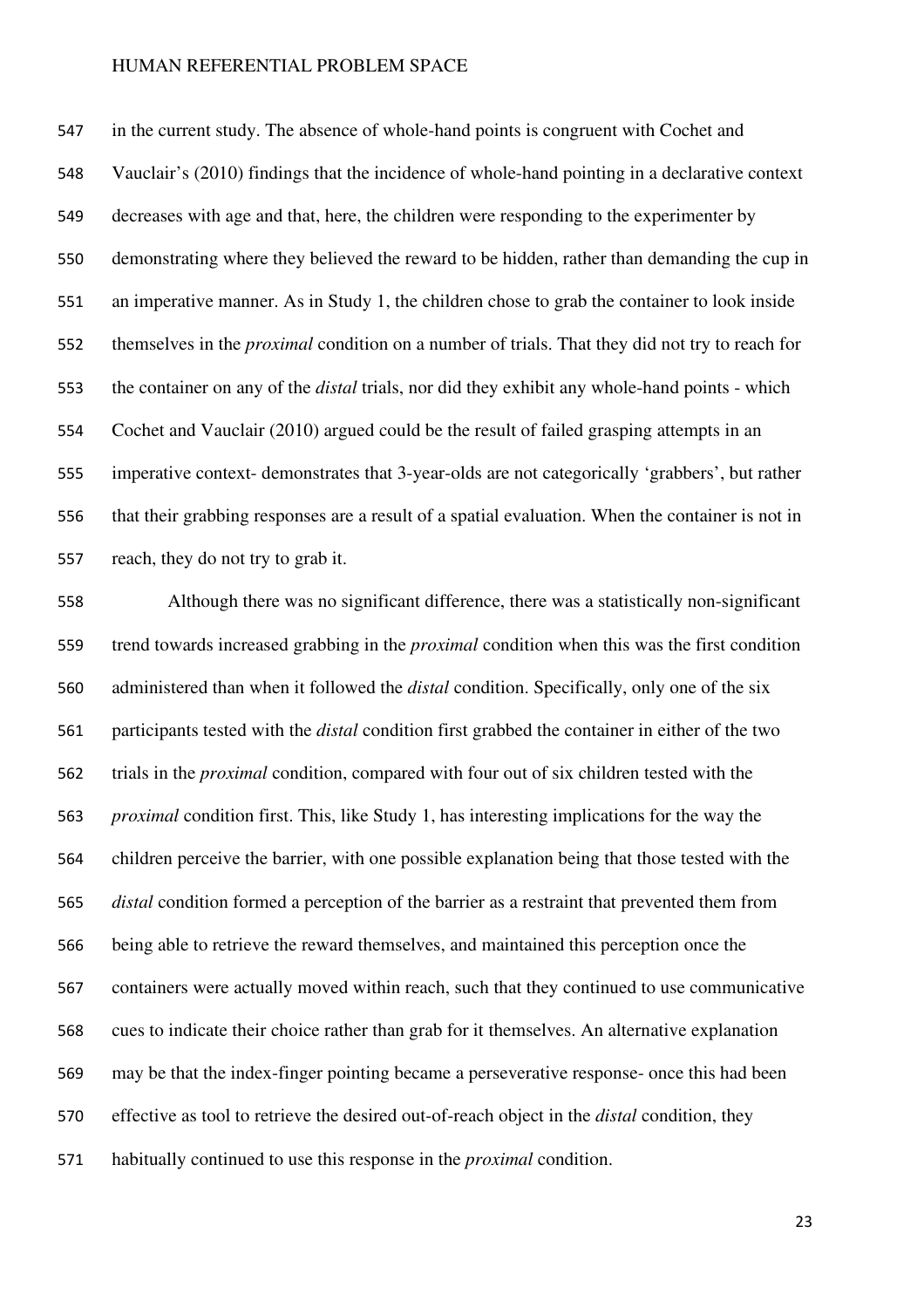|              | _ |         |
|--------------|---|---------|
| ۰.<br>v<br>w |   | ×<br>۰. |

#### **General Discussion**

The children, all of an age at which their comprehension of the pointing cue is at mastery level, displayed differential behavioral responses according to the configurational set up of the experiment, showing that these manipulations do have an effect on communicative behavior. This has implications for the wealth of OCT literature which compares across species with little to no regard for matching experimental conditions (Leavens et al., 2019). Human children, with 18- or 36-month-long histories rich in human interactions and exposure to human pointing cues and who are experts in using these cues to influence the behavior of others, react differently when tested with a barrier in the testing environment to when tested without.

Here we present the results of two studies with children in which elements of the configuration of the OCT were manipulated, in order to investigate whether such manipulations affected the children's behavioral responses, especially their decisions to either elicit aid from the experimenter or to act directly on the apparatus. In Study 1, we tested 18- month-olds and 36-month-olds on a standard version of the OCT, in which participants were tested with and without a barrier in an attempt to mimic the testing conditions used with nonhuman primates. In Study 2, we tested 36-month-olds with a barrier, manipulating the distance of the reward, such that it was placed either within or out of reach of the participant. We found that we could manipulate apparent changes in the children's motivations through the imposition of a permeable barrier between them and the target containers. Absent a barrier, the children tended to adopt a praxic mode of interaction with the apparatus, grabbing the containers directly, whereas imposition of the barrier tended to foster a communicative mode of engagement with the experimenter. This switch from manipulating objects to manipulating an agent is consistent with a longstanding interpretation of intentional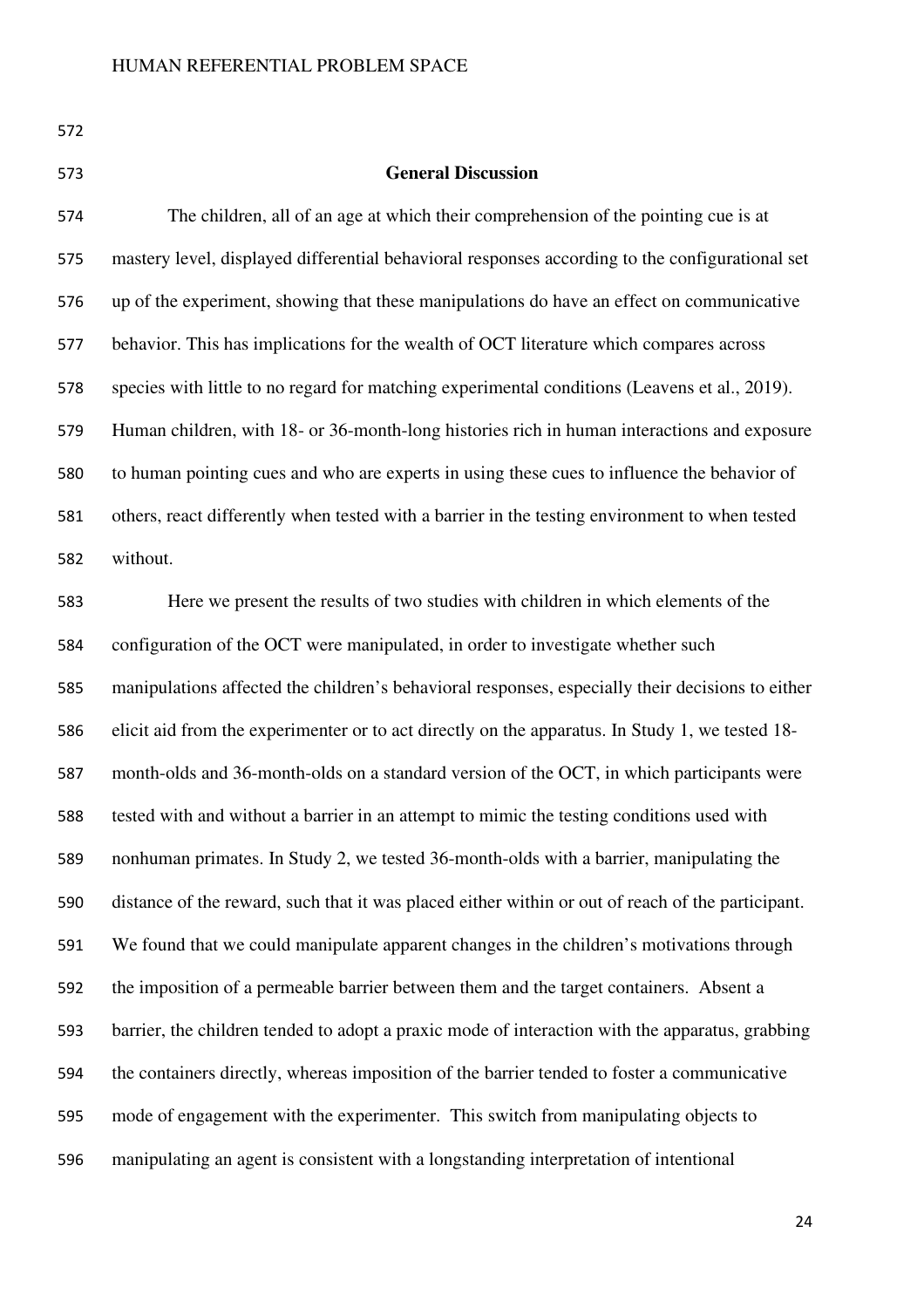communication as a kind of social tool use—the use of an agent in goal-directed activities (e.g., Bard, 1990; Bates, Camaioni, & Volterra, 1975; Leavens, Hopkins, & Bard, 1996). Notably, in Study 1, the 18-month-olds displayed a virtually complete shift from a praxic mode to a communicative mode in the Barrier condition, whereas the 3-year-olds displayed a mixture of tactics in the Barrier condition, with some still grabbing the containers through the bars of the playpen. This demonstrates that, in representatives of our own species, life history stage influences the size of the palette of response forms, with older children displaying a proportionately lower propensity to use communication in the face of a permeable barrier, relative to younger children. In our studies, both praxic and communicative responses were deemed "correct," but it is commonplace to present adult nonhumans with versions of an OCT in which only communicative responses or only praxic responses were considered "correct" (e.g., Call & Tomasello, 1994; Hopkins, Russell, McIntyre, & Leavens, 2013; Povinelli et al., 1999). Thus, when presenting similar tasks across representatives of different species, it is important to consider how response requirements or expectations interact with life history stage and pre-experimental life experience, to ensure that organisms are given the best opportunity to display their cognitive competencies; for example, it is well-demonstrated that enculturated apes significantly outperform institutionalised apes in similar experimental contexts (Lyn et al., 2010; Russell et al., 2011; and see, in a different context, arguments by Horowitz, 2003, and Thomas, Murphy, Pitt, Rivers, & Leavens, 2008, to the effect that younger humans are not representative of adult humans in some cognitive assays). Thus, because previous cross-species comparisons have generally not controlled for life history stage or task-relevant pre-experimental experience (Clark et al., 2019; Krause et al., 2018; Leavens et al., 2019), and because the present study shows a developmental shift in human children toward a reduced reliance on the use of communication in the presence of a barrier, therefore, we recommend a systematic revision to the OCT that permits both communicative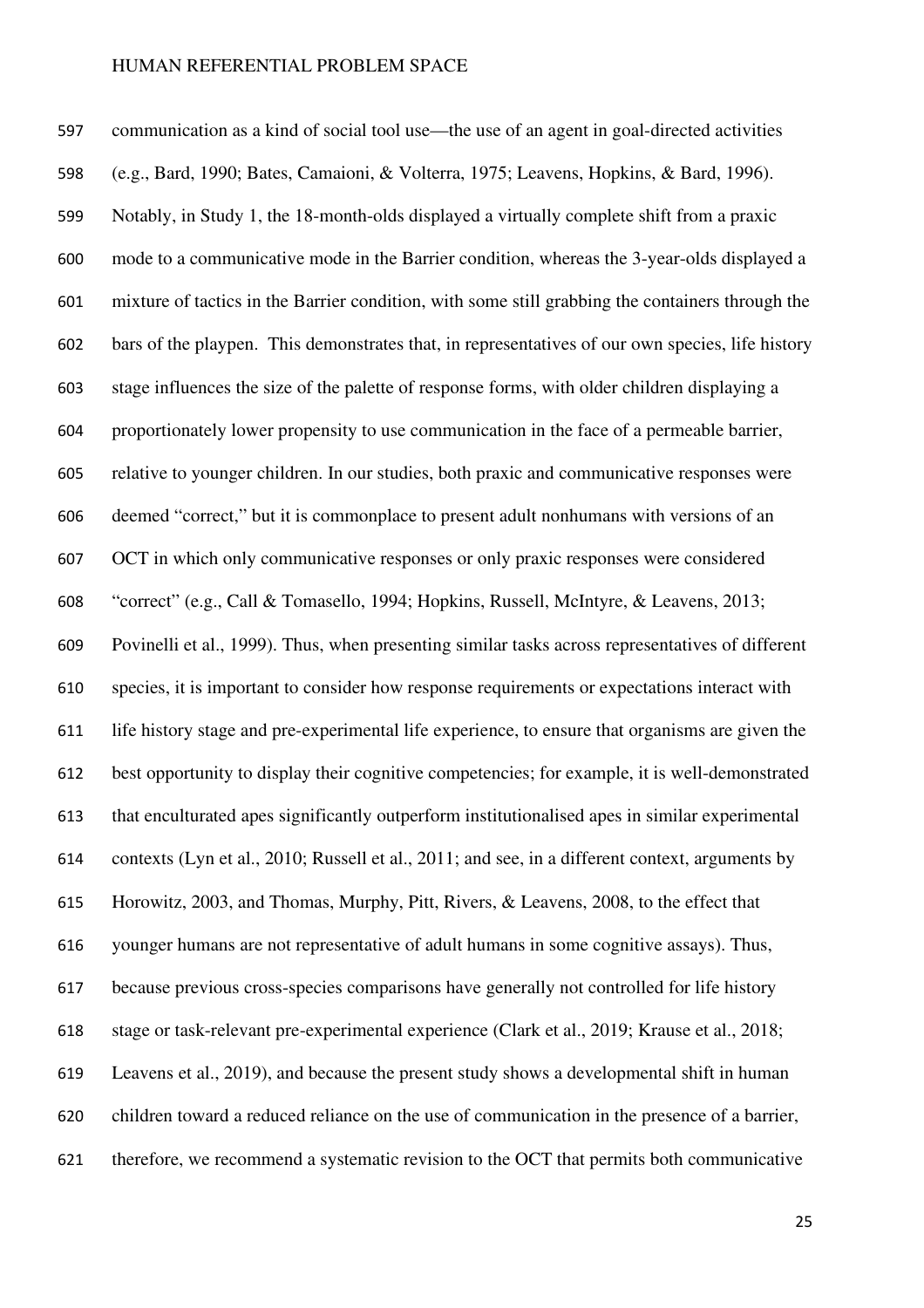| 622 | and praxic responses. This adjustment will foster best performance to be captured and reduce       |
|-----|----------------------------------------------------------------------------------------------------|
| 623 | the existing bias towards false negatives in some testing circumstances.                           |
| 624 | In conclusion, here we add to and extend the arguments put forward in recent reviews               |
| 625 | that detail the procedural and methodological flaws in the OCT literature (Lyn, 2010;              |
| 626 | Mulcahy & Hedge, 2012), and analyses of ape-human comparisons more generally (Leavens,             |
| 627 | 2014, 2018; Leavens et al., 2019) and emphasize the necessity of ensuring matched                  |
| 628 | conditions, as well as selection of correct response patterns that are appropriate to life history |
| 629 | stage, in experimental testing. Furthermore, we demonstrate that these subtle manipulations        |
| 630 | of the testing environment can lead to large differences in the behavioral responses of            |
| 631 | members of the taxonomic group most experienced in the use of human gestural cues. This            |
| 632 | significantly challenges theories that rely on generalizations of the ability of representatives   |
| 633 | of a single sample to their entire species in studies which fail to adequately control for testing |
| 634 | environment.                                                                                       |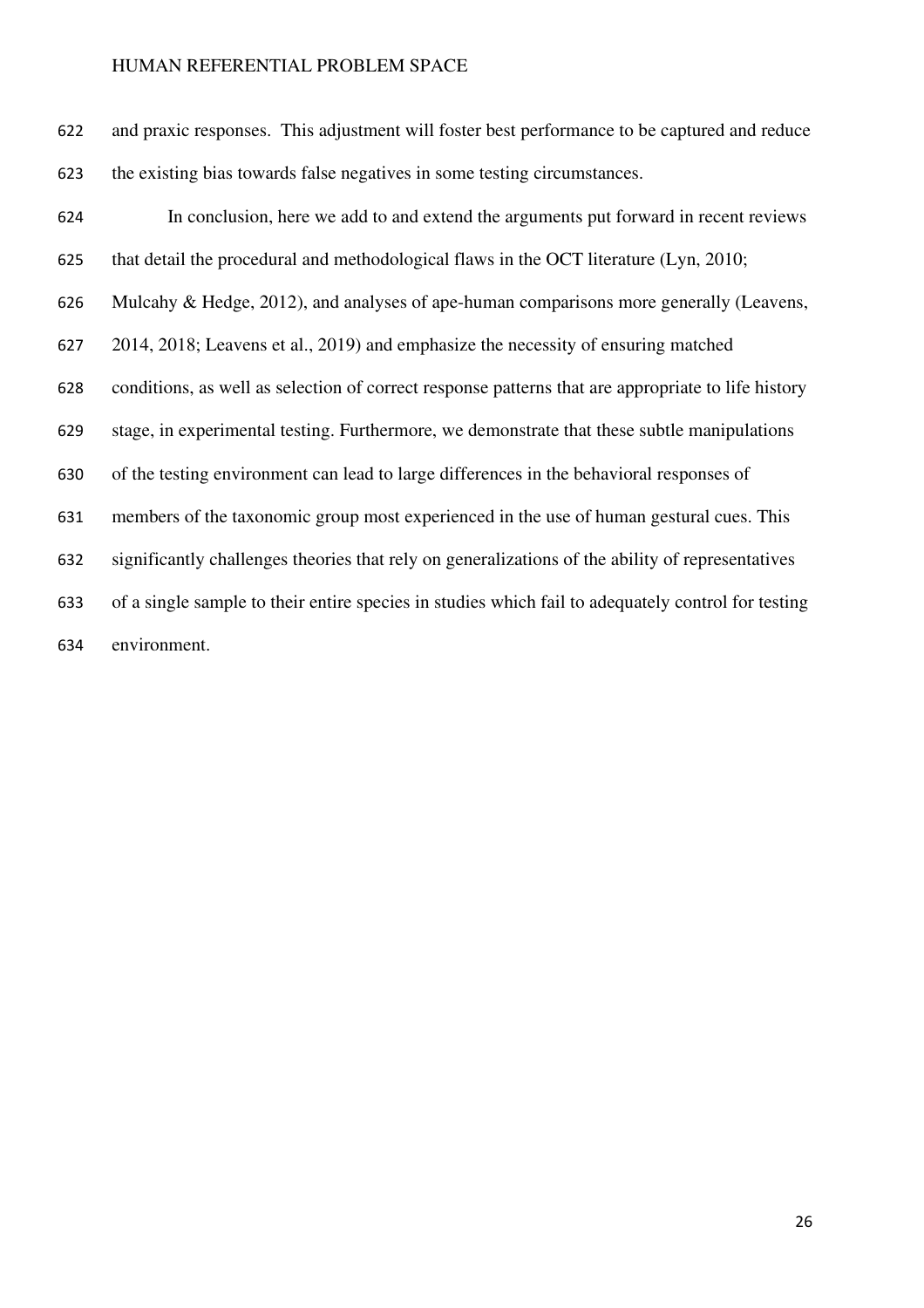| 635 | <b>References</b>                                                                            |
|-----|----------------------------------------------------------------------------------------------|
| 636 | Anderson, J. R., Sallaberry, P. & Barbier, H. (1995) Use of experimenter-given cues during   |
| 637 | object-choice tasks by capuchin monkeys. Animal Behaviour, 49, 201-208.                      |
| 638 | https://doi.org/10.1016/j.applanim.2012.07.005                                               |
| 639 | Bard, K. A. (1990). "Social tool use" by free-ranging orangutans: A Piagetian and            |
| 640 | developmental perspective on the manipulation of an animate object. In S. T. Parker          |
| 641 | & K. R. Gibson (Eds.), "Language" and intelligence in monkeys and apes:                      |
| 642 | Comparative developmental perspectives (pp. 356-378). Cambridge, England:                    |
| 643 | Cambridge University Press. https://doi.org/10.1017/cbo9780511665486.015                     |
| 644 | Bard, K. A. & Leavens, D. A. (2014) The importance of development for comparative            |
| 645 | psychology. Annual Review of Anthropology, 43, 183-200.                                      |
| 646 | https://doi.org/10.1146/annurev-anthro-102313-030223                                         |
| 647 | Barrera, G. & Bentosela, M. (2016) Interspecific social skills in a highly socialized Aguará |
| 648 | Guazú (maned wolf, Chrysocyon brachyurus). A pilot subject study. Current                    |
| 649 | <i>Ethology</i> , $15(1)$ , 55-63.                                                           |
| 650 | Barth, J., Reaux, J. E. & Povinelli, D. J. (2005) Chimpanzees' (Pan troglodytes) use of gaze |
| 651 | cues in object-choice tasks: Different methods yield different results. Animal               |
| 652 | Cognition, 8, 84-92. https://doi.org/10.1007/s10071-004-0235-x                               |
| 653 | Bates, E., Camaioni, L., & Volterra, V. (1975). The acquisition of performatives prior to    |
| 654 | speech. Merrill-Palmer Quarterly of Behavior and Development, 21, 205–226.                   |
| 655 | Behne, T., Carpenter, M. & Tomasello, M. (2005) One-year-olds comprehend the                 |
| 656 | communicative intentions behind gestures in a hiding game. Developmental Science,            |
| 657 | 8(6), 492-499. https://doi.org/10.1111/j.1467-7687.2005.00440.x                              |
| 658 | Behne, T., Liszkowski, U., Carpenter, M. & Tomasello, M. (2012) Twelve-month-olds'           |
| 659 | comprehension and production of pointing. British Journal of Developmental                   |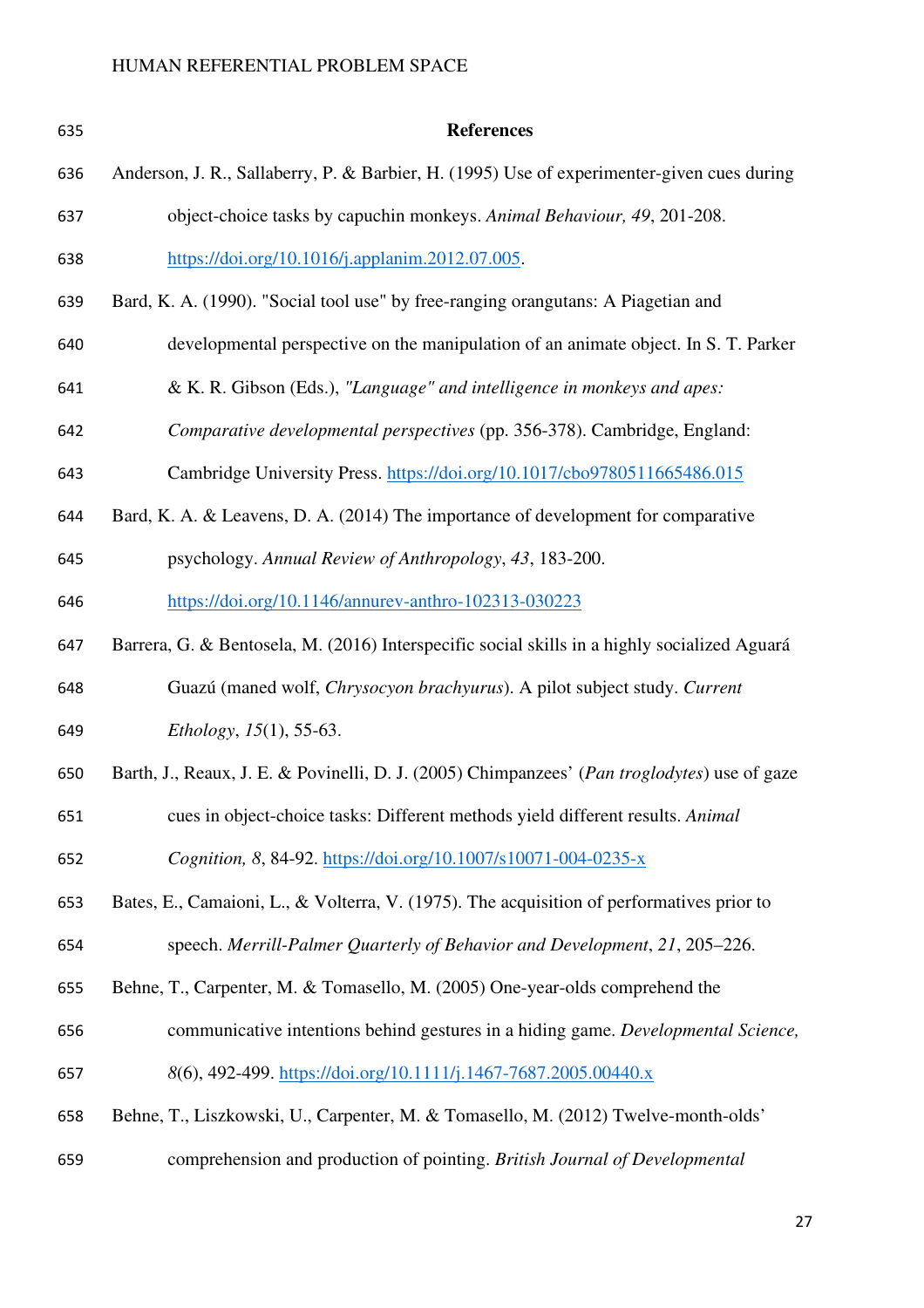| Bräuer, J., Kaminski, J., Riedel, J., Call, J. & Tomasello, M. (2006) Making inferences about<br>661<br>the location of hidden food: Social dog, causal ape. Journal of Comparative<br>662<br>Psychology, 120(1), 38-47. http://dx.doi.org/10.1037/0735-7036.120.1.38<br>663<br>Butterworth, G. (2001) Joint visual attention in infancy. In J. G. Bremner & A. Fogel (Eds.),<br>664<br>Blackwell handbook of infant development (pp. 213-240). Hove: Blackwell.<br>665<br>Butterworth, G. & Morissette, P. (1996) Onset of pointing and the acquisition of language in<br>666<br>infancy. Journal of Reproductive and Infant Psychology, 14(3), 219-231.<br>667<br>https://doi.org/10.1080/02646839608404519<br>668<br>Call, J., & Tomasello, M. (1994). Production and comprehension of referential pointing by<br>669 |
|--------------------------------------------------------------------------------------------------------------------------------------------------------------------------------------------------------------------------------------------------------------------------------------------------------------------------------------------------------------------------------------------------------------------------------------------------------------------------------------------------------------------------------------------------------------------------------------------------------------------------------------------------------------------------------------------------------------------------------------------------------------------------------------------------------------------------|
|                                                                                                                                                                                                                                                                                                                                                                                                                                                                                                                                                                                                                                                                                                                                                                                                                          |
|                                                                                                                                                                                                                                                                                                                                                                                                                                                                                                                                                                                                                                                                                                                                                                                                                          |
|                                                                                                                                                                                                                                                                                                                                                                                                                                                                                                                                                                                                                                                                                                                                                                                                                          |
|                                                                                                                                                                                                                                                                                                                                                                                                                                                                                                                                                                                                                                                                                                                                                                                                                          |
|                                                                                                                                                                                                                                                                                                                                                                                                                                                                                                                                                                                                                                                                                                                                                                                                                          |
|                                                                                                                                                                                                                                                                                                                                                                                                                                                                                                                                                                                                                                                                                                                                                                                                                          |
|                                                                                                                                                                                                                                                                                                                                                                                                                                                                                                                                                                                                                                                                                                                                                                                                                          |
|                                                                                                                                                                                                                                                                                                                                                                                                                                                                                                                                                                                                                                                                                                                                                                                                                          |
|                                                                                                                                                                                                                                                                                                                                                                                                                                                                                                                                                                                                                                                                                                                                                                                                                          |
| orangutans (Pongo pygmaeus)." Journal of Comparative Psychology, 108, 307-317.<br>670                                                                                                                                                                                                                                                                                                                                                                                                                                                                                                                                                                                                                                                                                                                                    |
| Clark, H., Elsherif, M., & Leavens, D. A. (2019). Ontogeny vs. phylogeny in Primate/Canid<br>671                                                                                                                                                                                                                                                                                                                                                                                                                                                                                                                                                                                                                                                                                                                         |
| comparisons: An Object Choice Task review. Neuroscience and Biobehavioural<br>672                                                                                                                                                                                                                                                                                                                                                                                                                                                                                                                                                                                                                                                                                                                                        |
| Reviews, Advance online publication.<br>673                                                                                                                                                                                                                                                                                                                                                                                                                                                                                                                                                                                                                                                                                                                                                                              |
| https://dx.doi.org/10.1016/j.neubiorev.2019.06.001.<br>674                                                                                                                                                                                                                                                                                                                                                                                                                                                                                                                                                                                                                                                                                                                                                               |
| Cochet, H. & Vauclair, J. (2010) Pointing gestures produced by toddlers from 15 to 30<br>675                                                                                                                                                                                                                                                                                                                                                                                                                                                                                                                                                                                                                                                                                                                             |
| months: Different functions, hand shapes and laterality patterns. Infant Behaviour and<br>676                                                                                                                                                                                                                                                                                                                                                                                                                                                                                                                                                                                                                                                                                                                            |
| Development, 33, 431-441. https://doi.org/10.1016/j.infbeh.2010.04.009<br>677                                                                                                                                                                                                                                                                                                                                                                                                                                                                                                                                                                                                                                                                                                                                            |
| D'Aniello, B., Alterisio, A., Scandurra, A., Petremolo, E., Iommelli, M. R. & Aria, M. (2017)<br>678                                                                                                                                                                                                                                                                                                                                                                                                                                                                                                                                                                                                                                                                                                                     |
| What's the point? Golden and Labrador Retrievers living in kennels do not understand<br>679                                                                                                                                                                                                                                                                                                                                                                                                                                                                                                                                                                                                                                                                                                                              |
| pointing gestures. Animal Cognition, 20, 777-787. https://doi.org/10.1007/s10071-<br>680                                                                                                                                                                                                                                                                                                                                                                                                                                                                                                                                                                                                                                                                                                                                 |
| $017 - 1098 - 2$<br>681                                                                                                                                                                                                                                                                                                                                                                                                                                                                                                                                                                                                                                                                                                                                                                                                  |
| Duranton, C. & Gaunet, F. (2016) Effects of shelter housing on dogs' sensitivity to human<br>682                                                                                                                                                                                                                                                                                                                                                                                                                                                                                                                                                                                                                                                                                                                         |
| social cues. Journal of Veterinary Behaviour, 14, 20-27.<br>683                                                                                                                                                                                                                                                                                                                                                                                                                                                                                                                                                                                                                                                                                                                                                          |

https://doi.org/10.1016/j.jveb.2016.06.011.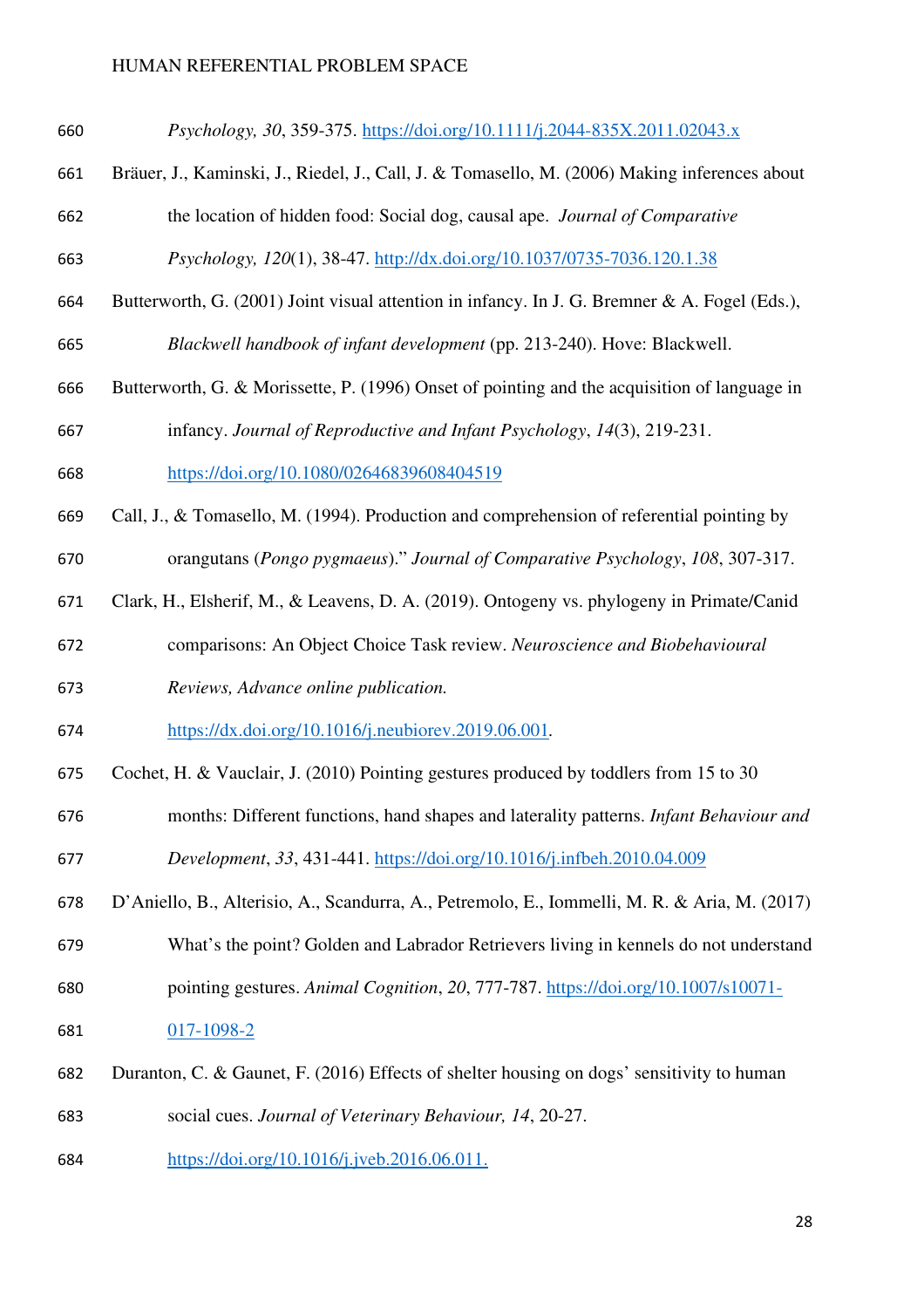Franco, F. & Butterworth, G. (1996) Pointing and social awareness: Declaring and requesting in the second year*. Journal of Child Language*, *23*, 307-336.

https://doi.org/10.1017/S0305000900008813

Hare, B. & Tomasello, M. (2005) Human-like social skills in dogs? *TRENDS in Cognitive* 

*Sciences*, *9*(9), 439-444. https://doi.org/10.1016/j.tics.2005.07.003

- Herrmann, E., Call, J., Hernandez-Lloreda, M. V., Hare, B. & Tomasello, M. (2007) Humans
- have evolved specialized skills of social cognition: The cultural intelligence

hypothesis. *Science*, *317*, 1360-1367. https://doi.org/10.1126/science.1146282

- Hopkins, W. D., Russell, J. L., McIntyre, J., & Leavens, D. A. (2013). Are chimpanzees
- really so poor at understanding imperative pointing? Some new data and an
- alternative view of canine and ape social cognition. *PLoS ONE*, *8*, e79338.

https://doi.org/10.1371/journal.pone.0079338

- Horowitz, A. C. (2003). Do humans ape? Or do apes human? Imitation and intention in
- humans (*Homo sapiens*) and other animals. *Journal of Comparative Psychology, 117,*

325–336. https://doi.org/10.1037/0735-7036.117.3.325

- Kirchhofer, K. C., Zimmermann, F., Kaminski, J. & Tomasello, M. (2012) Dogs (*Canis*
- *familiaris*), but not chimpanzees (*Pan troglodytes*), understand imperative pointing.
- *PLoS ONE*, *8*(2), e30913. https://doi.org/10.1371/journal.pone.0030913
- Kishimoto, T. (2013). Do referential problem spaces affect the frequency of imperative
- pointing by infants? *Psychology of Language and Communication*, *17*, 295-307.
- https://doi.org/10.2478/plc-2013-0019
- Krause, M. A., Udell, M. A. R., Leavens, D. A., & Skopos, L. (2018). Animal pointing:
- Changing trends and findings from 30 years of research. *Journal of Comparative*
- *Psychology*, *132*, 326-345. http://dx.doi.org/10.1037/com0000125
- Landis, J. R., & Koch, G. G. (1977). The measurement of observer agreement for categorical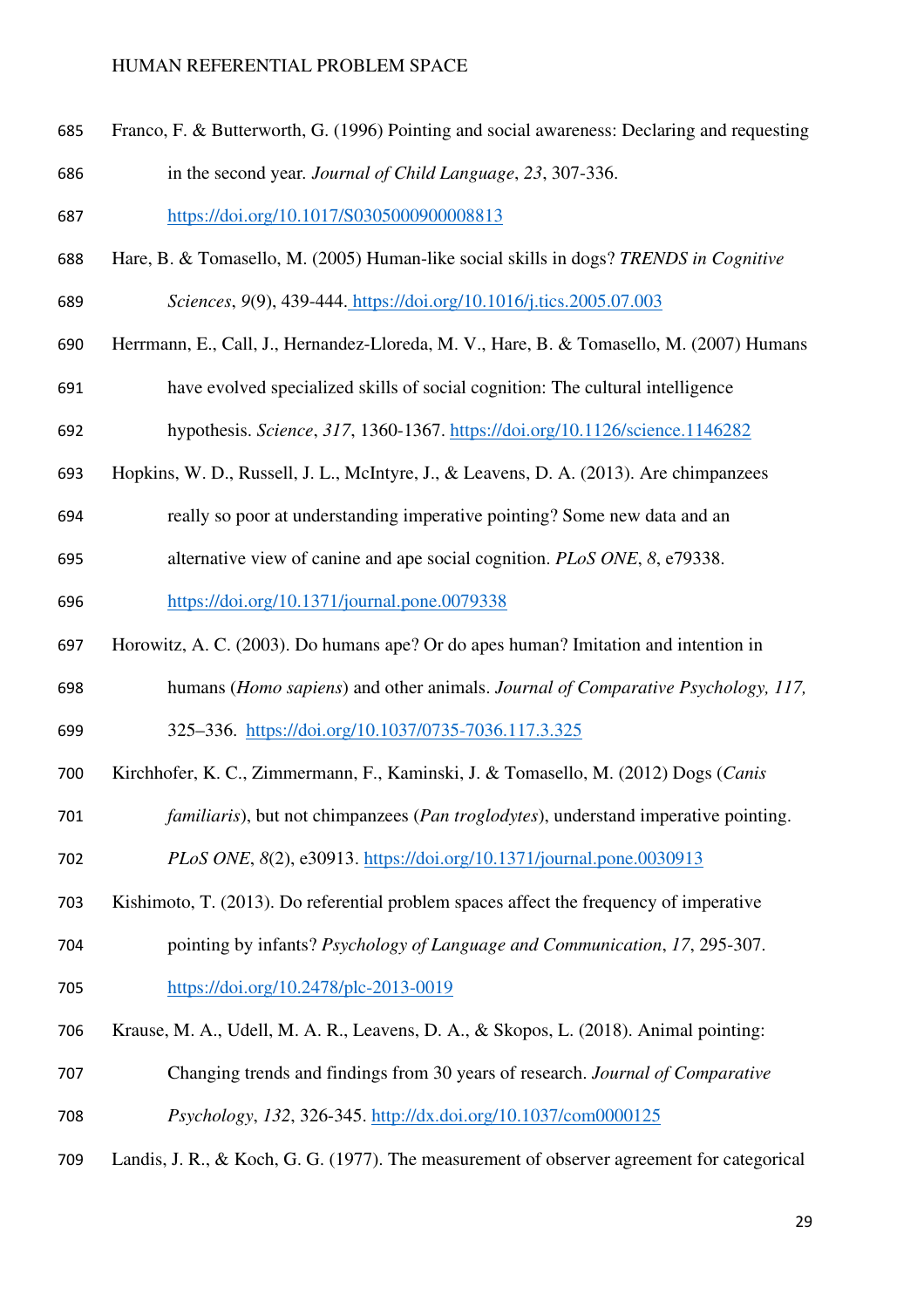- data. *Biometrics*, *33*, 159-174. https://doi.org/10.2307/2529310
- Lazarowski, L. & Dorman, D. C. (2015) A comparison of pet and purpose-bred research dog
- (*Canis familiaris*) performance on human-guided object-choice tasks. *Behavioural*

*Processes*, *110*, 60-67. https://doi.org/10.1016/j.beproc.2014.09.021

- Leavens, D. A. (2014). The plight of the sense-making ape. In M. Cappuccio & T. Froese
- (Eds.), *Enactive cognition at the edge of sense-making* (pp. 81-104). Basingstoke,

U.K.: Palgrave Macmillan. https://doi.org/10.1057/9781137363367\_4

- Leavens, D. A. (2018). The cognitive implications of intentional communication: A multi-
- faceted mirror. In L. Di Paolo, F. Di Vincenzo, & F. De Petrillo (Eds.), *Evolution of*
- *primate social cognition* (pp. 59-77). New York: Springer.
- https://doi.org/10.1007/978-3-319-93776-2
- Leavens, D. A. & Hopkins, W. D. (1999) The whole-hand point: The structure and function of pointing from a comparative perspective. *Journal of Comparative Psychology*,

*113*(4), 417- 425. http://dx.doi.org/10.1037/0735-7036.113.4.417

- Leavens, D. A., Bard, K. A., & Hopkins, W. D. (2019). The mismeasure of ape social cognition. *Animal cognition*, *22*, 487-504. https://doi.org/10.1007/s10071-017-1119-1
- Leavens, D. A., Hopkins, W. D., & Bard, K. A. (1996). Indexical and referential pointing in chimpanzees (*Pan troglodytes*). *Journal of Comparative Psychology*, *110*, 346-353.
- https://doi.org/10.1037/0735-7036.110.4.346
- Leavens, D. A., Hopkins, W. D. & Bard, K. A. (2005) Understanding the point of
- chimpanzee pointing: Epigenesis and ecological validity. *Current Directions in*
- *Psychological Science*, *14*(4), 185-189. https://doi.org/10.1111/j.0963-
- 7214.2005.00361.x
- Leung, E. H. L. & Rheingold, H. L. (1981) Development of pointing as a social gesture.
- *Developmental Psychology, 17*(2), 215-220. http://dx.doi.org/10.1037/0012-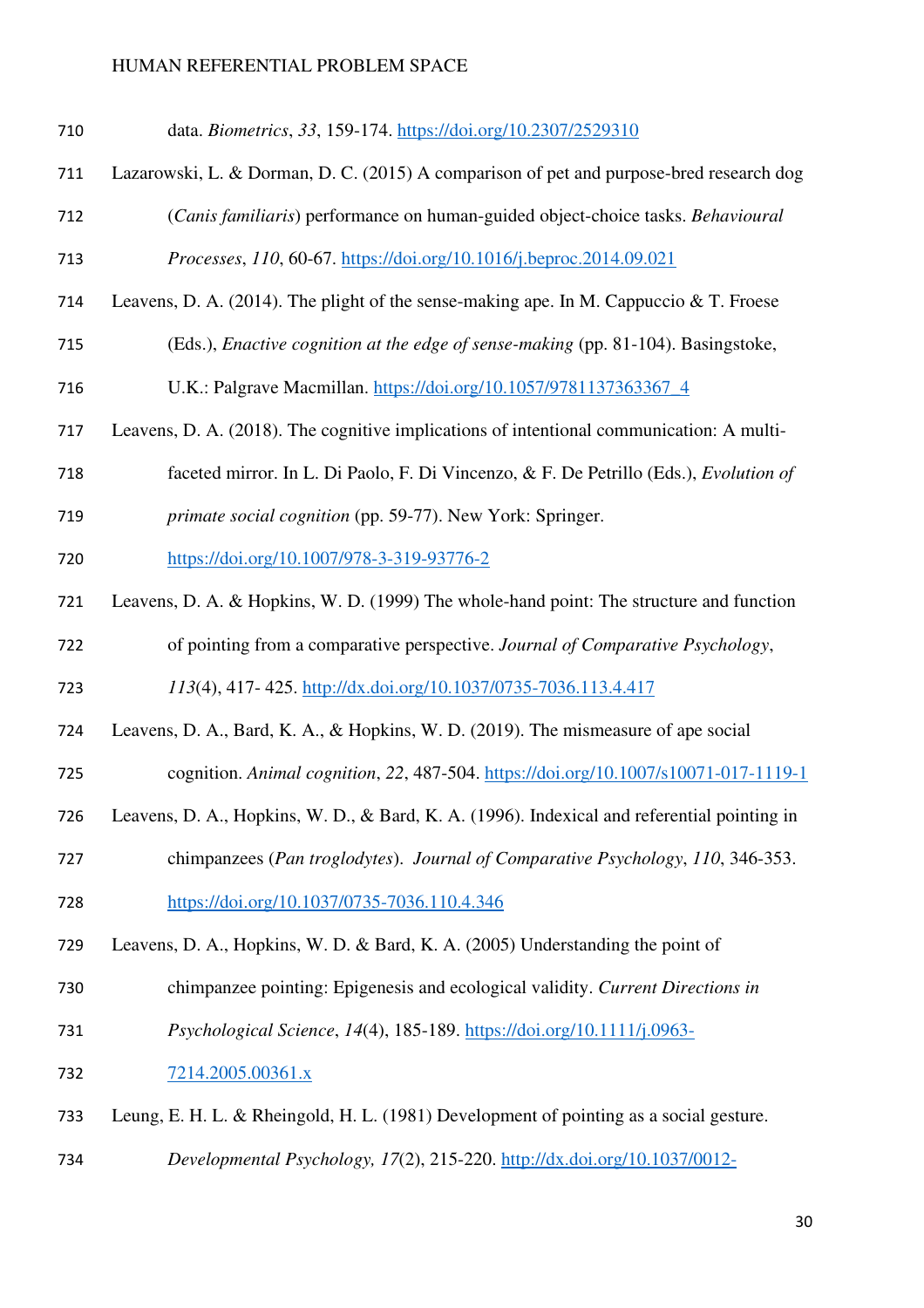### 1649.17.2.215

- Lyn, H. (2010) Environment, methodology, and the object choice task in apes: Evidence for declarative comprehension and implications for the evolution of language. *Journal of*
- *Evolutionary Psychology*, *8*(4), 333-349. https://doi.org/10.1556/JEP.8.2010.4.3
- Lyn, H., Russell, J. L. & Hopkins, W. D. (2010) The impact of environment on the
- comprehension of declarative gestures in apes. *Psychological Science*, *21*(3), 360- 365. https://doi.org/10.1177/0956797610362218
- Masataka, N. (2003) From index-finger extension to index-finger pointing: The ontogenesis
- of pointing in preverbal infants. In S. Kita (Ed.), *Pointing: Where language, culture and cognition meet* (pp. 9-33). Mahwah, NJ: Lawrence Erlbaum Associates.
- Miklósi, A., & Soproni, K. (2006). A comparative analysis of animals' understanding of the
- human pointing gesture. *Animal Cognition*, *9*(2), 81-93.

https://doi.org/10.1007/s10071-005-0008-1

- Mulcahy, N. J. & Hedge, V. (2012) Are great apes tested with an abject object-choice task? *Animal Behaviour*, *83*, 313-321. https://doi.org/10.1016/j.anbehav.2011.11.019
- Pflandler, E., Lakatos, G. & Miklósi, A. (2013) Eighteen-month-old human infants show
- intensive development in comprehension of different types of pointing gestures.

*Animal Cognition, 16*, 711-719. https://doi.org/10.1007/s10071-013-0606-2

- Povinelli, D. J., Bierschwale, D. T., & Čech, C. G. (1999). Comprehension of seeing as a
- referential act in young children, but not juvenile chimpanzees. *British Journal of*
- *Developmental Psychology, 17,* 37- 60. https://doi.org/10.1348/026151099165140
- Russell, J.L., Lyn, H., Schaeffer, J.A., Hopkins, W.D. (2011). The role of socio-
- communicative rearing environments in the development of social and physical
- cognition in apes. *Developmental Science*, *14*, 1459–1470.
- https://doi.org/10.1111/j.1467-7687.2011.01090.x.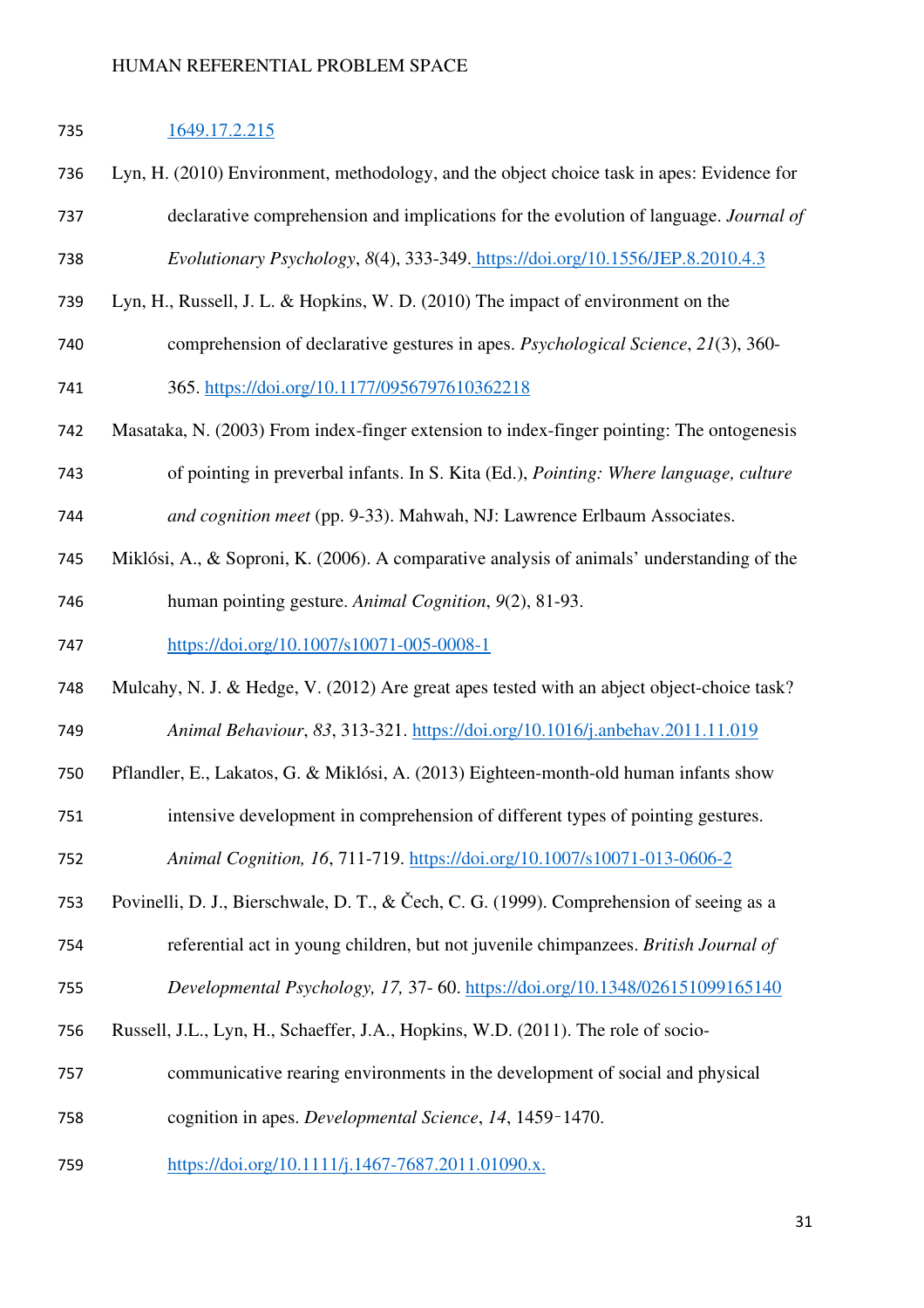- van Schaik, C. P., & Burkart, J. M. (2011). Social learning and evolution: The cultural
- intelligence hypothesis. *Philosophical Transactions of the Royal Society, Series B*,

*366*, 1008-1016. https://doi.org/10.1098/rstb.2010.0304

- Thomas, E., Murphy, M., Pitt, R., Rivers, A., & Leavens, D. A. (2008). Understanding of
- visual attention by adult humans (*Homo sapiens*): A partial replication of Povinelli,
- Bierschwale, and Čech (1999). *Journal of Comparative Psychology*, *122*, 428-436. https://doi.org/10.1037/0735-7036.122.4.428
- Tomasello, M., Call, J., & Gluckman, A. (1997). Comprehension of novel communicative
- signs by apes and human children. *Child Development, 68*(6)*,* 1067- 1080.
- https://doi.org/10.1111/j.1467-8624.1997.tb01985.x
- Udell, M. A. R., Dorey, N. R. & Wynne, C. D. L (2008) Wolves outperform dogs in

following human social cues. *Animal Behaviour*, *76*, 1767-1773. https://doi.org/10.1016/j.anbehav.2008.07.028

- Udell, M. A. R., Giglio, R. F., & Wynne, C. D. L. (2008). Domestic dogs (*Canis familiaris*)
- use human gestures but not nonhuman tokens to find hidden food. *Journal of*
- *Comparative Psychology, 122,* 84–93. http://dx.doi.org/10.1037/0735-7036.122.1.84
- Udell, M. A. R., Spencer, J. M., Dorey, N. R. & Wynne, C. D. L. (2012) Human-socialized
- wolves follow diverse human gestures... And they may not be alone. *International*
- *Journal of Comparative Psychology*, *25*, 97-117.
- https://doi.org/10.1016/j.anbehav.2008.07.028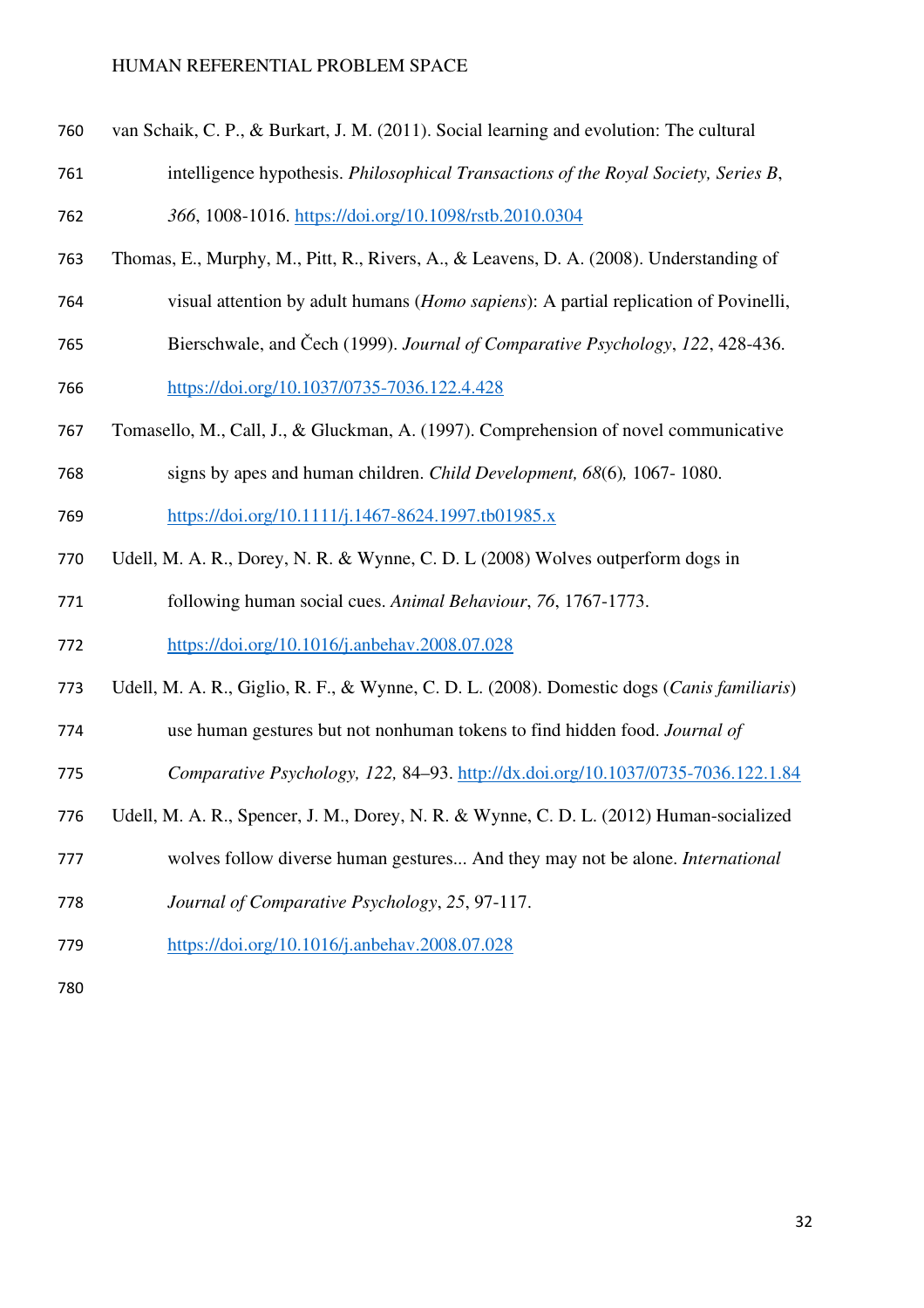| ۰.     | ı |
|--------|---|
| ×<br>v |   |

#### **Acknowledgements**

We thank the School of Psychology and the Doctoral School, University of Sussex for

funding this research. Dan Hyndman and Martha Casey provided technical support. We thank

- Dr. Jessica Horst and Professor Nicola Yuill for advice and sharing of laboratory and office
- space. We are also grateful to the editor and four anonymous reviewers for their insightful
- and authoritative remarks. Finally, we are grateful to the parents and children who
- volunteered to take part in these studies.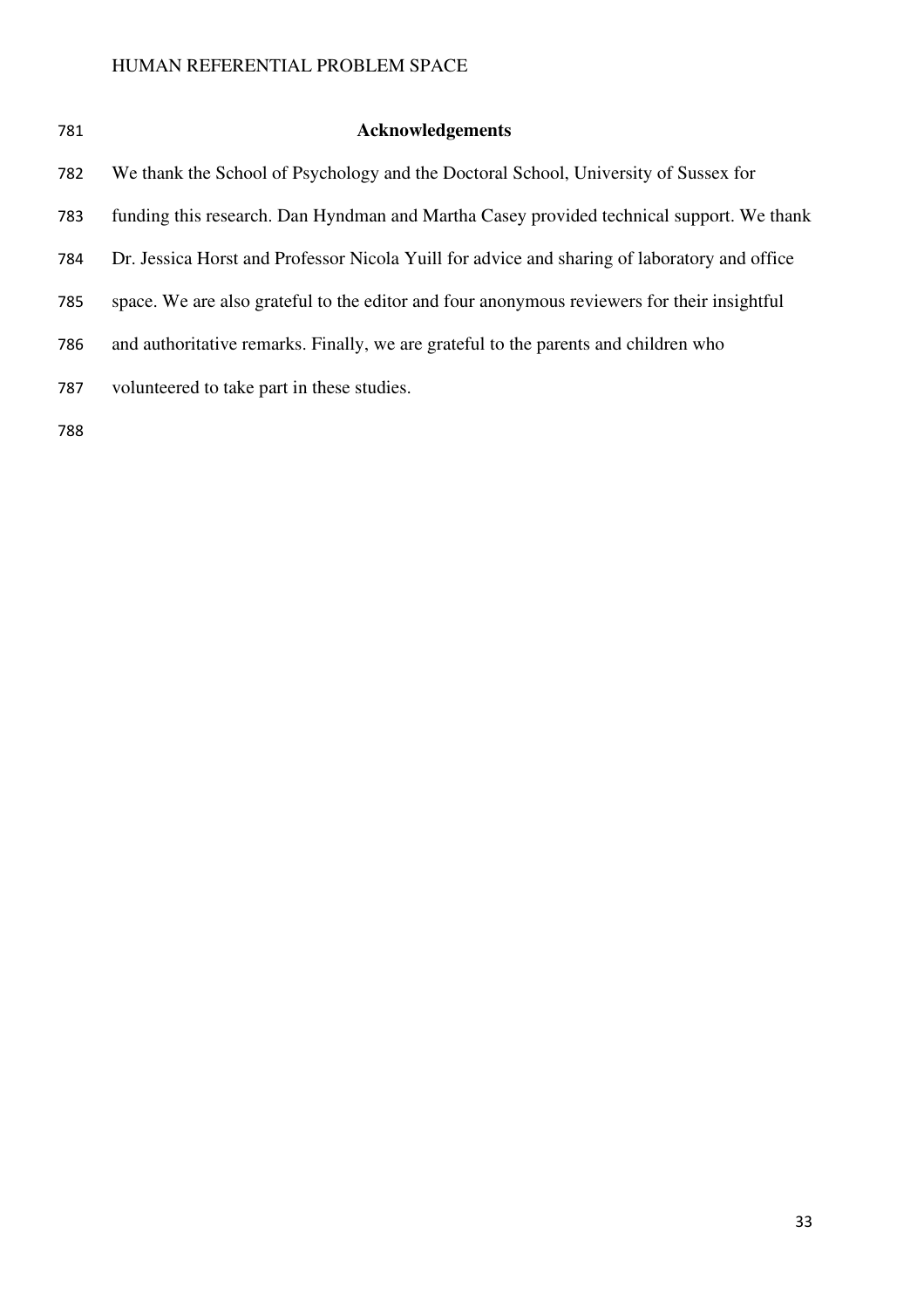| 789 | <b>Figure Captions</b>                                                                                                 |
|-----|------------------------------------------------------------------------------------------------------------------------|
| 790 | <i>Figure 1.</i> The experimental set-up. $P =$ participant; $CG =$ caregiver; $E =$ experimenter. Barrier             |
| 791 | represented by dashed line. Drawing not to scale; positions and distances approximate.                                 |
| 792 |                                                                                                                        |
| 793 | <i>Figure 2.</i> The mean proportion of response types in the <i>barrier</i> and <i>no barrier</i> conditions by       |
| 794 | a) 18-month-olds and b) 36-month-olds, with standard errors. IFP= Index-finger point; WHP                              |
| 795 | = whole-hand point. Means and standard errors are depicted, here, to more clearly display the                          |
| 796 | effects, although nonparametric statistical tests were applied. $p < 0.05$ .                                           |
| 797 |                                                                                                                        |
| 798 | <i>Figure 3.</i> The experimental set-up for a) the proximal condition and b) the distal condition in                  |
| 799 | Study 2. $CG = \text{cargiver}$ , $P = \text{participant}$ , $E = \text{experimenter}$ . Barrier represented by dashed |
| 800 | line. Drawing not to scale, positions and distances approximate.                                                       |
| 801 |                                                                                                                        |
| 802 | Figure 4. The mean proportion of response types, with standard errors, in the <i>proximal</i> and                      |
| 803 | distal conditions. Means and standard errors are depicted, here, to more clearly display the                           |
| 804 | effects, although nonparametric statistical tests were applied. IFP = index finger point. $*$ p                        |
| 805 | $<0.05$ .                                                                                                              |
| 806 |                                                                                                                        |
| 807 | Figure 5. The number of participants tested with either the <i>proximal</i> or <i>distal</i> condition first           |
| 808 | who grabbed in at least one trial.                                                                                     |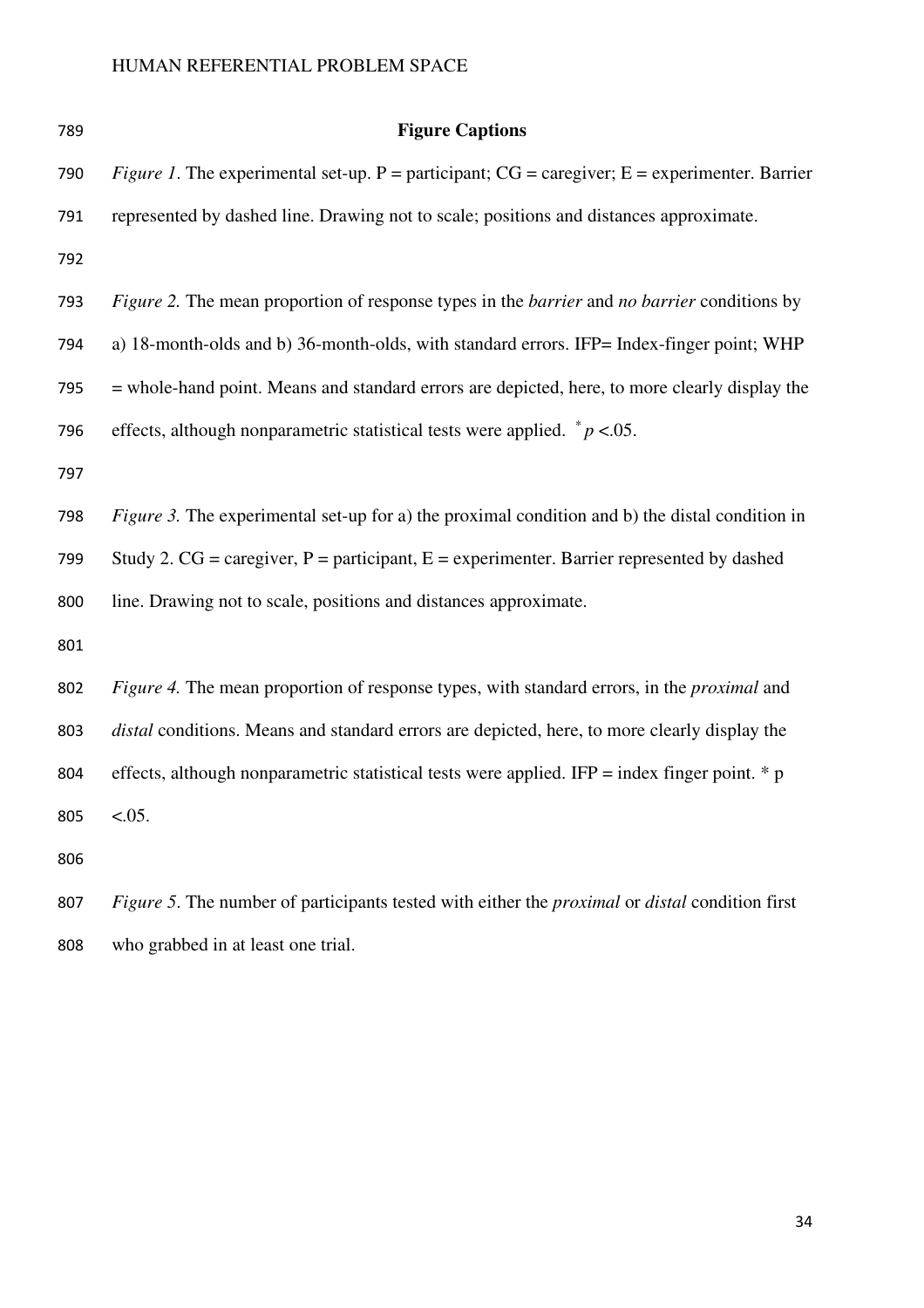Figure 1

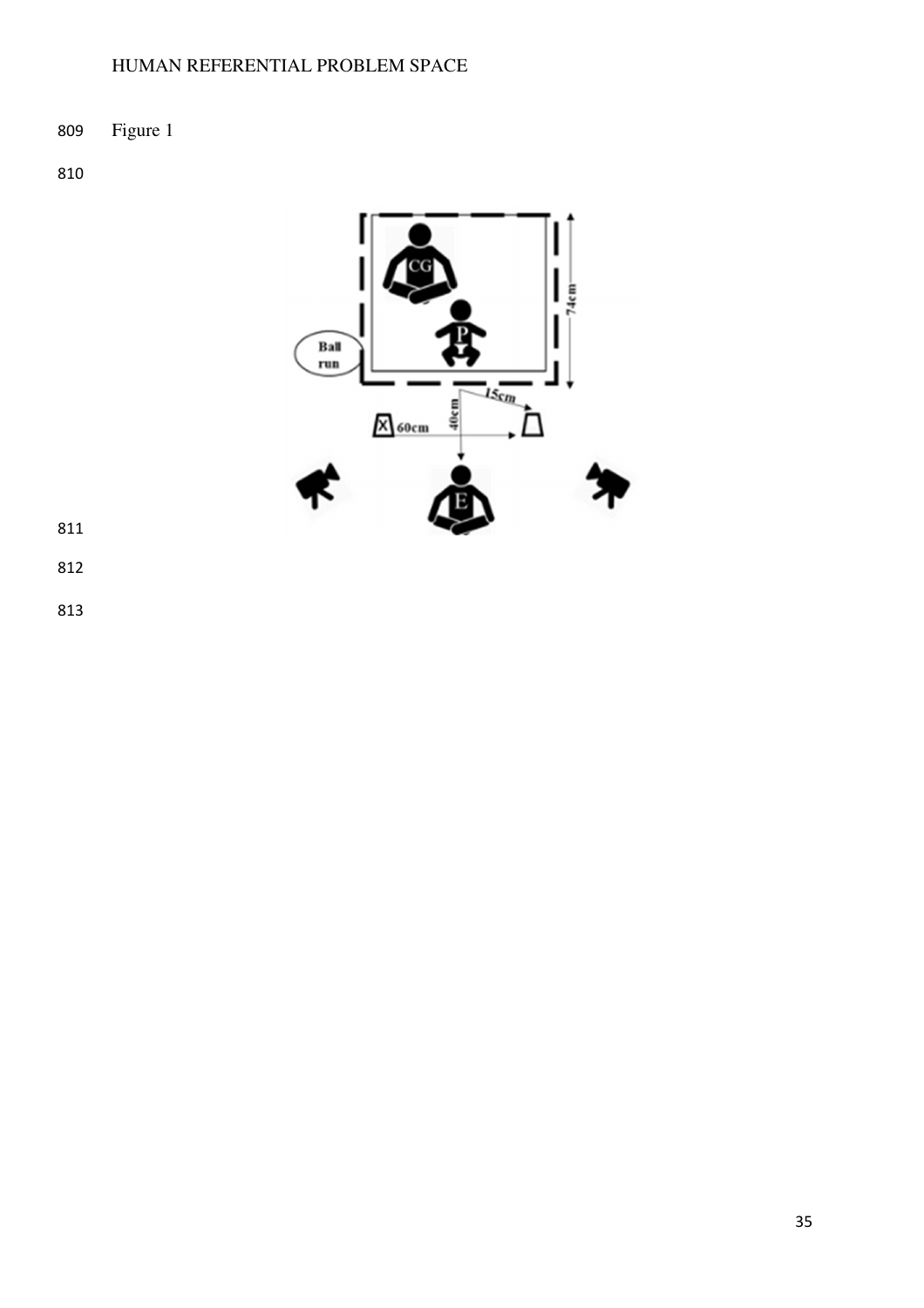Figure 2



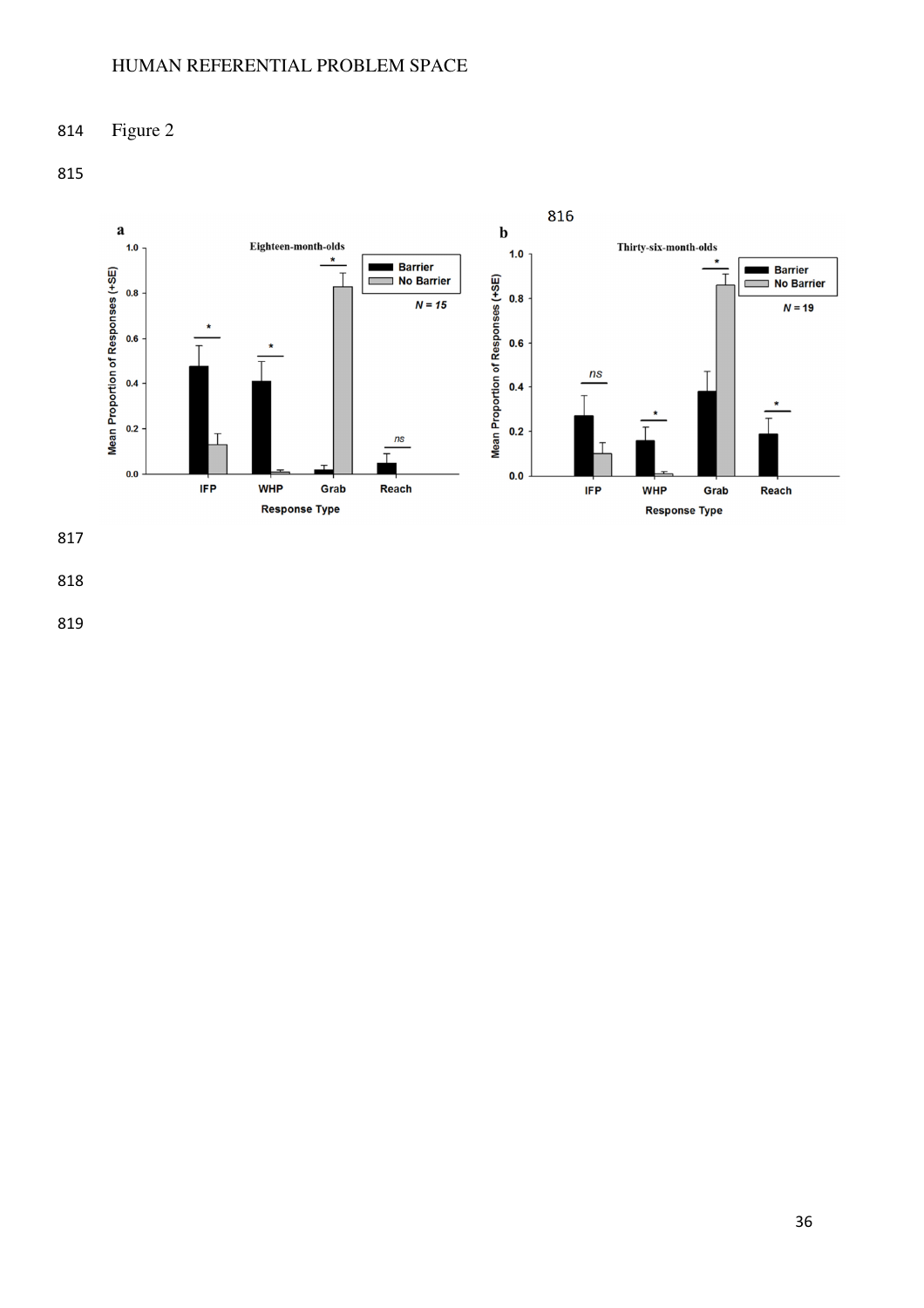Figure 3





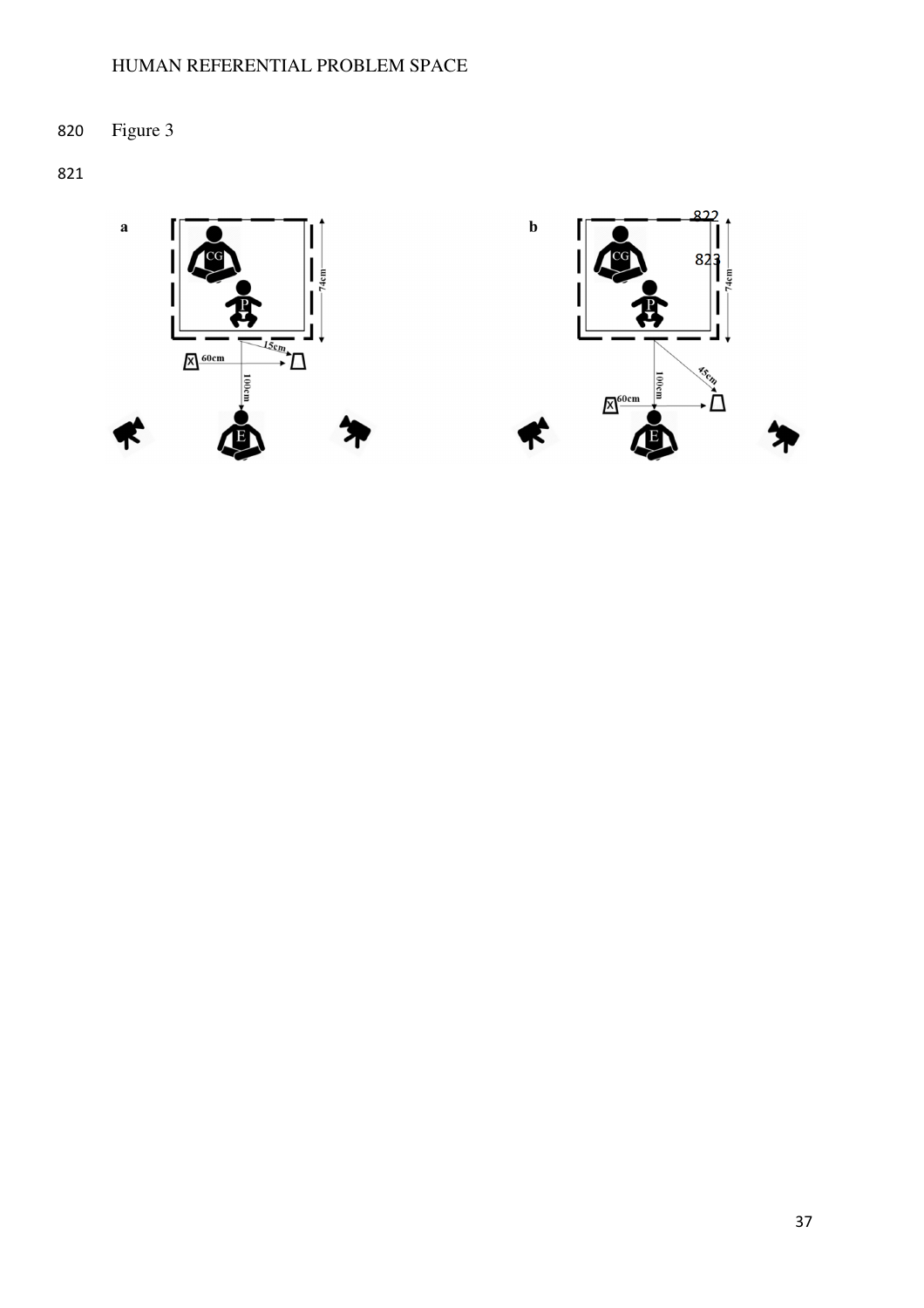

**Response Type**